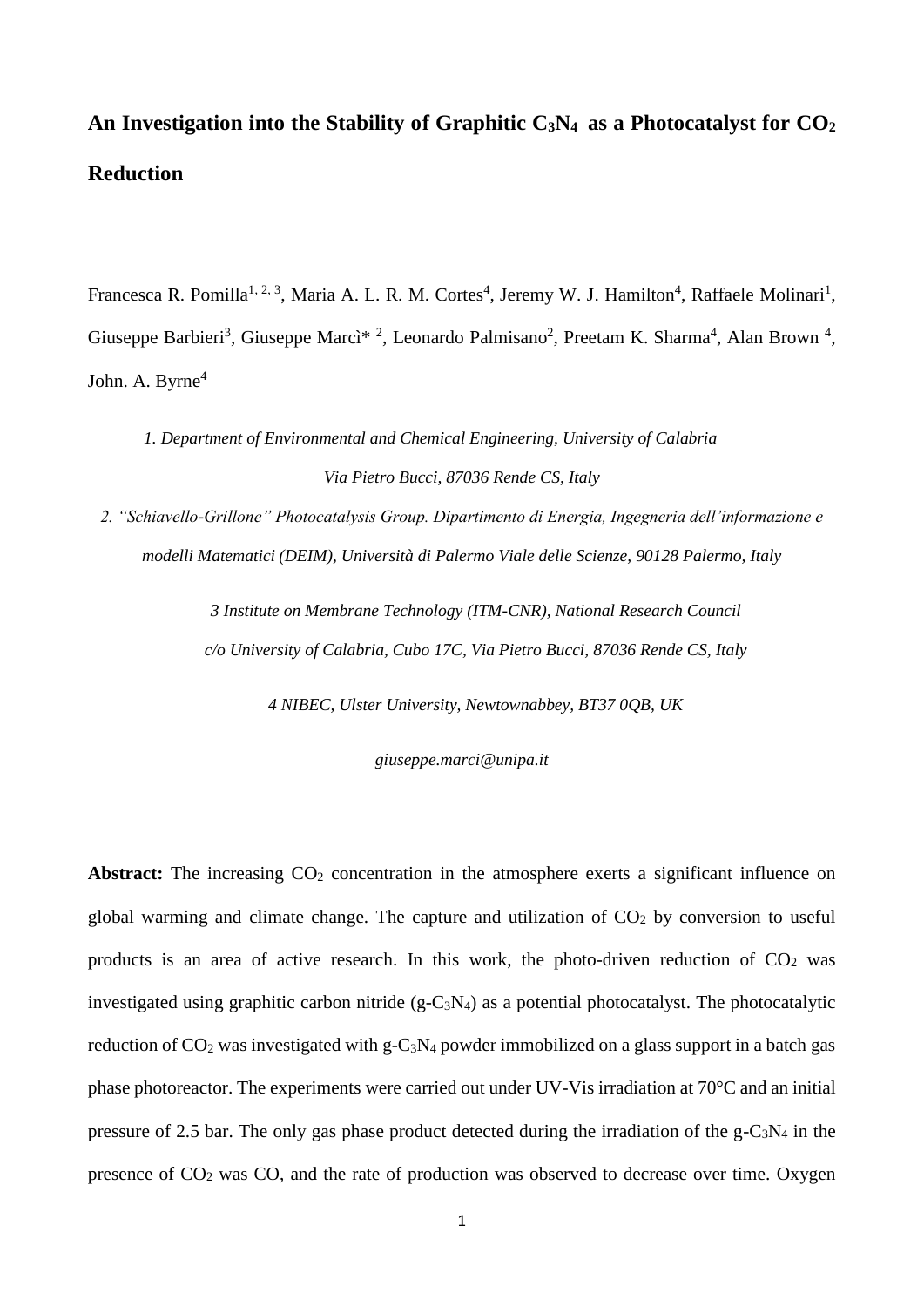doped g-C<sub>3</sub>N<sub>4</sub> was also tested for  $CO_2$  reduction but had lower efficiency that the parent g-C<sub>3</sub>N<sub>4</sub>. Repeated cycles of photocatalytic  $CO_2$  reduction showed a decline in the activity of the g-C<sub>3</sub>N<sub>4</sub>. In the absence of  $CO<sub>2</sub>$  some  $CO$  generation was also observed. Characterization of used and unused materials, using FTIR and XPS, showed an increase in the oxygen functional groups following UV-Vis irradiation or thermal treatment. While others report the use of  $g - C_3N_4$  as a photocatalyst, this work highlights the important need for replicates and control testing to determine material stability.

#### **1. Introduction**

Global warming and climate change driven mainly by rising atmospheric  $CO<sub>2</sub>$  levels has led to political initiatives to reduce the amount of  $CO<sub>2</sub>$  released into the atmosphere. The 2020 package is a set of binding legislation to ensure the European Union meets its climate and energy goals for the year  $2020$ <sup>1</sup>. The package sets three key targets: to achieve a  $20\%$  cut in greenhouse gas emissions (from 1990 levels), to generate 20% of European Union energy from renewables and a 20% improvement in energy efficiency during use. To enable progress toward the  $CO<sub>2</sub>$  target, the European commission has established funding for storage and capture for reuse.

Artificial photosynthesis represents one potential solution to  $CO<sub>2</sub>$  capture and utilization through the generation of fuels or platform chemicals by the reduction of CO2. Considering the energy losses in converting green energy to fuels over direct use, there is a strong economic argument for the synthesis of chemical feedstocks as compared to fuels. <sup>2</sup> There are a range of different approaches to the utilization of solar energy for  $CO_2$  reduction.<sup>3,4</sup> One may use an electrocatalytic system, whereby the energy to drive the electrochemical reduction of  $CO<sub>2</sub>$  can be provided through external photovoltaic (PV) system. Also, one may use a photo-electrochemical cell (PEC) wherein a buried (PV) junction is used to drive electrochemical reduction of  $CO<sub>2</sub>$  or indeed a PEC which utilizes a semiconductor photoelectrode which acts to both absorb the electromagnetic energy and catalyze the electrochemical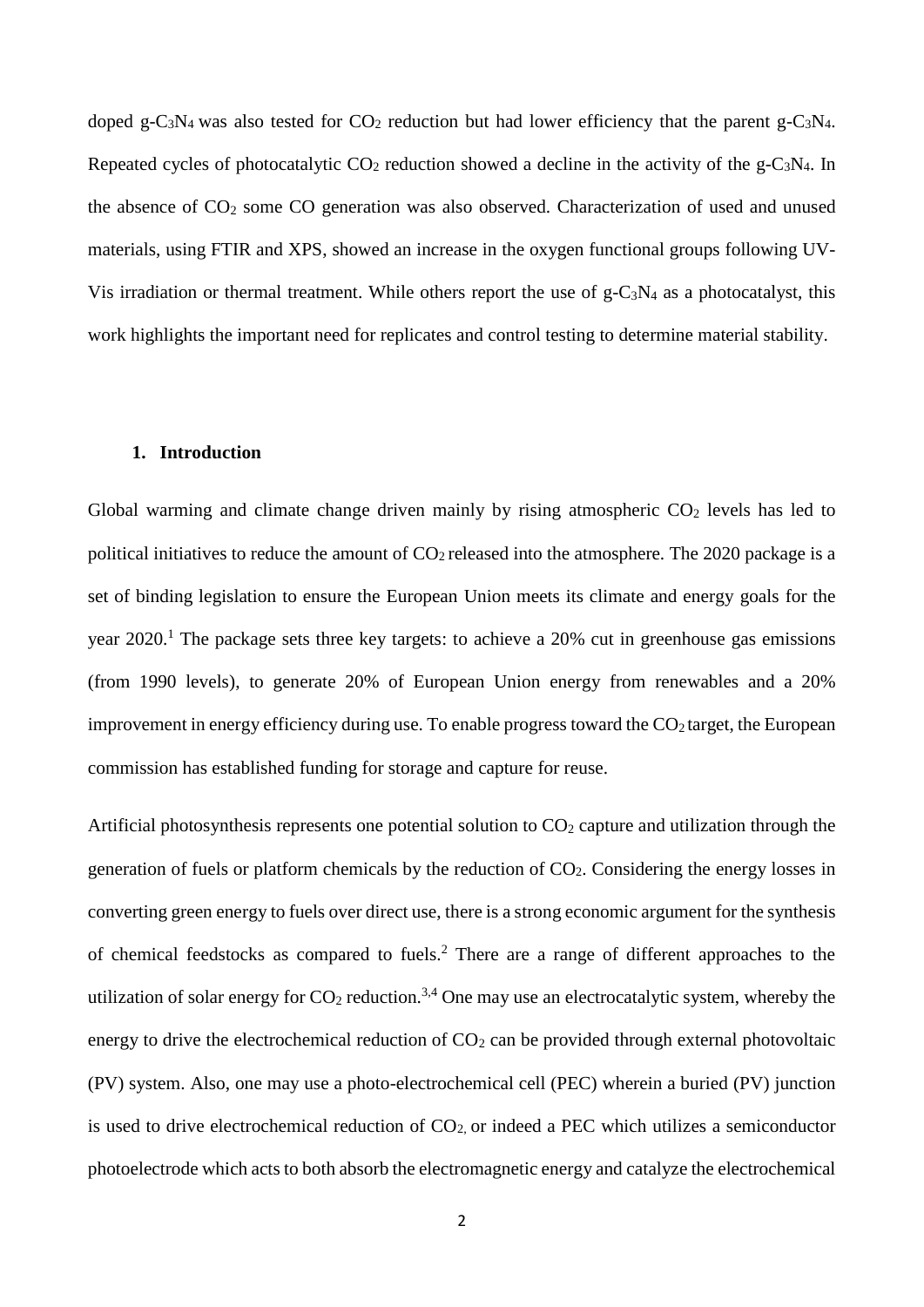oxidation or reduction reactions. In photocatalytic systems, the semiconductor material acts to harvest the electromagnetic energy, and both oxidation and reduction reactions take place on the surface of the same particles in close proximity. All approaches have advantages and disadvantages.<sup>5-9</sup> In this work we are concerned with photocatalytic reduction of  $CO_2$  using graphitic carbon nitride (g-C<sub>3</sub>N<sub>4</sub>). g-C3N4 consists of earth-abundant C and N elements and due to its facile synthesis, non-toxicity, 2D morphology,<sup>10</sup> appealing electronic band structure and claimed stability,<sup>11</sup> g-C<sub>3</sub>N<sub>4</sub> is considered to be a potential material for the solar photocatalytic reduction of  $CO<sub>2</sub>$ .<sup>12</sup> As reported in literature, in theory the conduction band edge of g-C<sub>3</sub>N<sub>4</sub> phase is sufficiently negative to reduce  $CO_2$ ,<sup>11, 13, 14</sup> and the valence band edge is positive enough to split water.  $g - C_3N_4$  has a valence band (VB) potential of  $+1.4$ and a CB potential of -1.3 eV (vs NHE).<sup>14, 15</sup> g-C<sub>3</sub>N<sub>4</sub> materials, are naturally rich in N basic sites, which favor weak  $CO_2$  adsorption, compared to oxide surfaces. The photocatalytic reduction of  $CO_2$ on C3N<sup>4</sup> under UV-Vis irradiation has been reported by a number of researchers utilizing heterogeneous batch reactors. When  $g-C_3N_4$  was used as a photocatalyst for  $CO_2$  reduction, MeOH, EtOH and HCOOH were reported as the main products in the liquid phase, whilst CH<sub>4</sub> and CO were reported to be found in the gas phase.<sup>16-20</sup> In both liquid and gas phase photocatalytic systems, the reaction rates are very low and are reported in  $\mu$ mol g<sup>-1</sup> h<sup>-1</sup>. A moderate increase of CO<sub>2</sub> photoconversion for metal g-C<sub>3</sub>N<sub>4</sub> composites has been reported. In order to perform the  $CO<sub>2</sub>$ conversion protons for these reactions are obtained from water splitting reactions, to reduce back reaction reduction and oxidation sites are often physically separated by using surface co-catalysts 21- <sup>23</sup>. The co-catalysts studied have been noble metals<sup>24-27</sup> (Pd, Pt, Co, Ru), semiconductors<sup>28-30</sup> (TiO<sub>2</sub>,  $WO<sub>3</sub>, CeO<sub>2</sub>$  and non-metal dopants  $(O, P, S)$ .  $31-33$  In this work we investigate g-C<sub>3</sub>N<sub>4</sub> and oxygen doped  $g-C_3N_4$  as potential photocatalysts for  $CO_2$  reduction.

Polymeric carbon nitride, g-C3N4, exists in seven different polymorphic phases, and all of them are semiconductors.<sup>21,22</sup> Nevertheless only g-h-heptazine and g-h-triazine phases have suitable band gaps and band edge potentials to drive photocatalytic processes. By considering the position of the VB, only the g-h-heptazine meets the potential requirements for water oxidation.<sup>34, 35</sup> As this is the only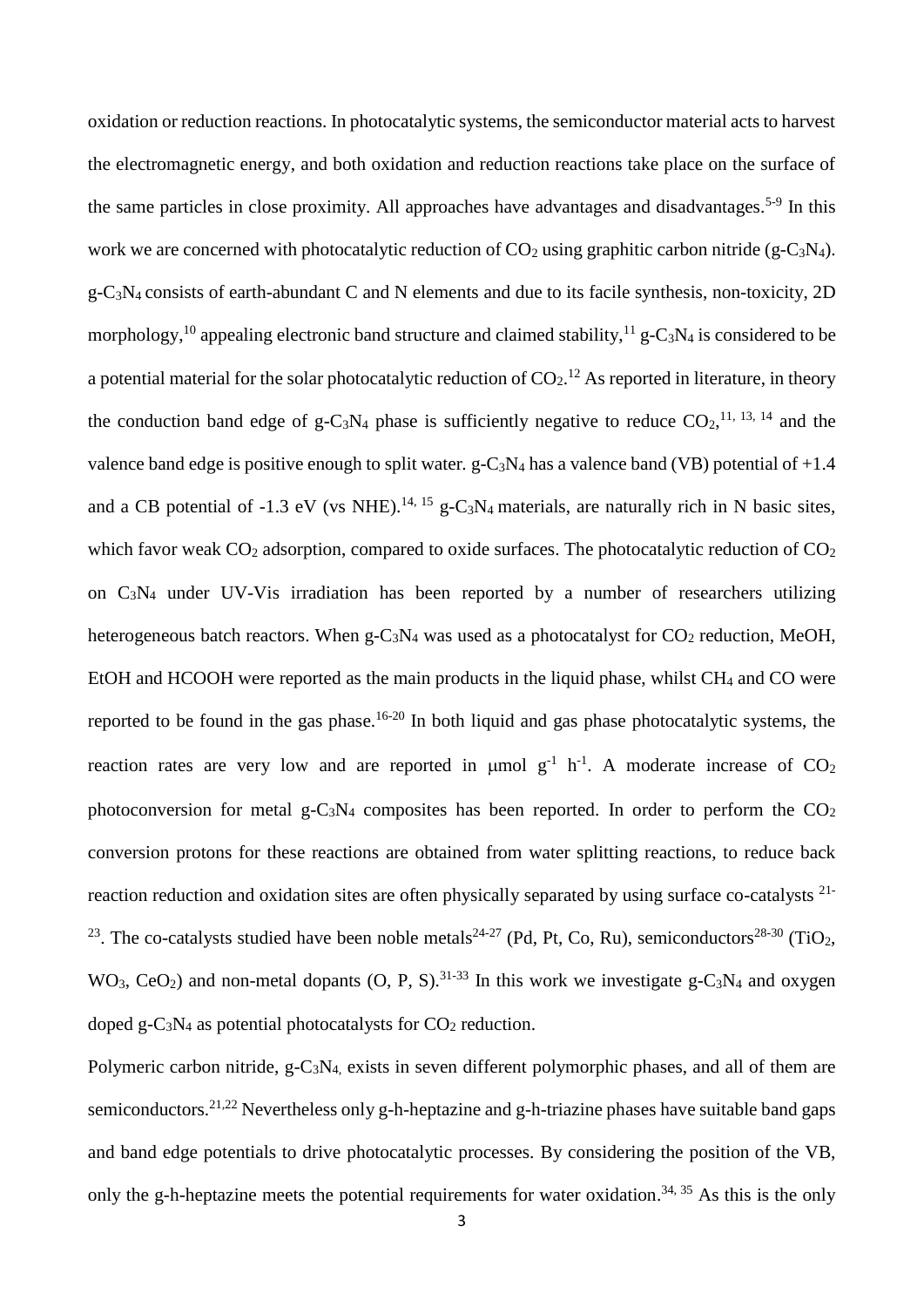phase with suitable band edges to drive water oxidation, this phase of  $g-C_3N_4$  material is the most frequently investigated as a photocatalyst. In order to increase the  $CO<sub>2</sub>$  photoreduction activity of g-C3N4, many research groups have looked at doping with non-metal species to change the band structure or adsorption properties. The most frequent strategy is to dope with N by using hydrazine pre-treated, melamine precursor. Other dopants can be S and O deriving from thiourea and urea, respectively. Oxygen can be also provided by oxidizing the material with  $H_2O_2$ .<sup>36</sup> The doping has been reported to generate a second semiconductor and/or a heterojunction, which is believed to decrease the recombination of the electron-hole pairs, thereby increasing the activity.<sup>32, 36</sup> Non-metal dopants result in an increase of the VB width, in combination with an elevated CB minimum and a slightly reduced absorbance. Oxygen doping in the  $g - C_3N_4$  lattice was reported to induce intrinsic electronic and band structure modulation, leading to improved surface area, extended visible light response, and enhanced separation efficiency of the photo-generated charge carriers.<sup>36</sup> Oxygen doped materials have been reported as promising photocatalysts for  $CO<sub>2</sub>$  reduction.<sup>32</sup>

Although significant works on pure and modified  $C_3N_4$  as an efficient potential photocatalyst for  $CO_2$ reduction have been reported, replicate testing for material stability and controls in the absence of  $CO<sub>2</sub>$  are often not reported,<sup>31, 37, 38</sup> while some report that the material maintains a percentage of stability after a number of runs.<sup>39</sup> When the g-C<sub>3</sub>N<sub>4</sub> stability is tested, the methodology relies on observing changes in product yield with time, wherein the activity is reported to be constant with reuse.<sup>29, 32, 40</sup> In a recent work, Xiao et al.<sup>41</sup> which studied the g-C<sub>3</sub>N<sub>4</sub> stability in the presence of water pollutants, found an accumulation of carbon species (by total organic carbon analysis) and NO<sub>3</sub> ions in water under photocatalytic reactions (sunlight/ $O_2$ /nanostructured  $C_3N_4$  conditions), suggesting chemical instability of  $g - C_3N_4$  in the aqueous phase. In this study, we describe changes in activity and photocatalyst chemistry during the photocatalytic reduction of  $CO<sub>2</sub>$  in the gas phase with water as the reductant and with g-C3N<sup>4</sup> and an oxygen doped analogue catalyst as a function of time and reuse cycle. In addition, the source of observed CO produced during photoreduction testing was performed using control runs (studying the potential photocatalysts activity in  $CO<sub>2</sub>$  absence). In order to correlate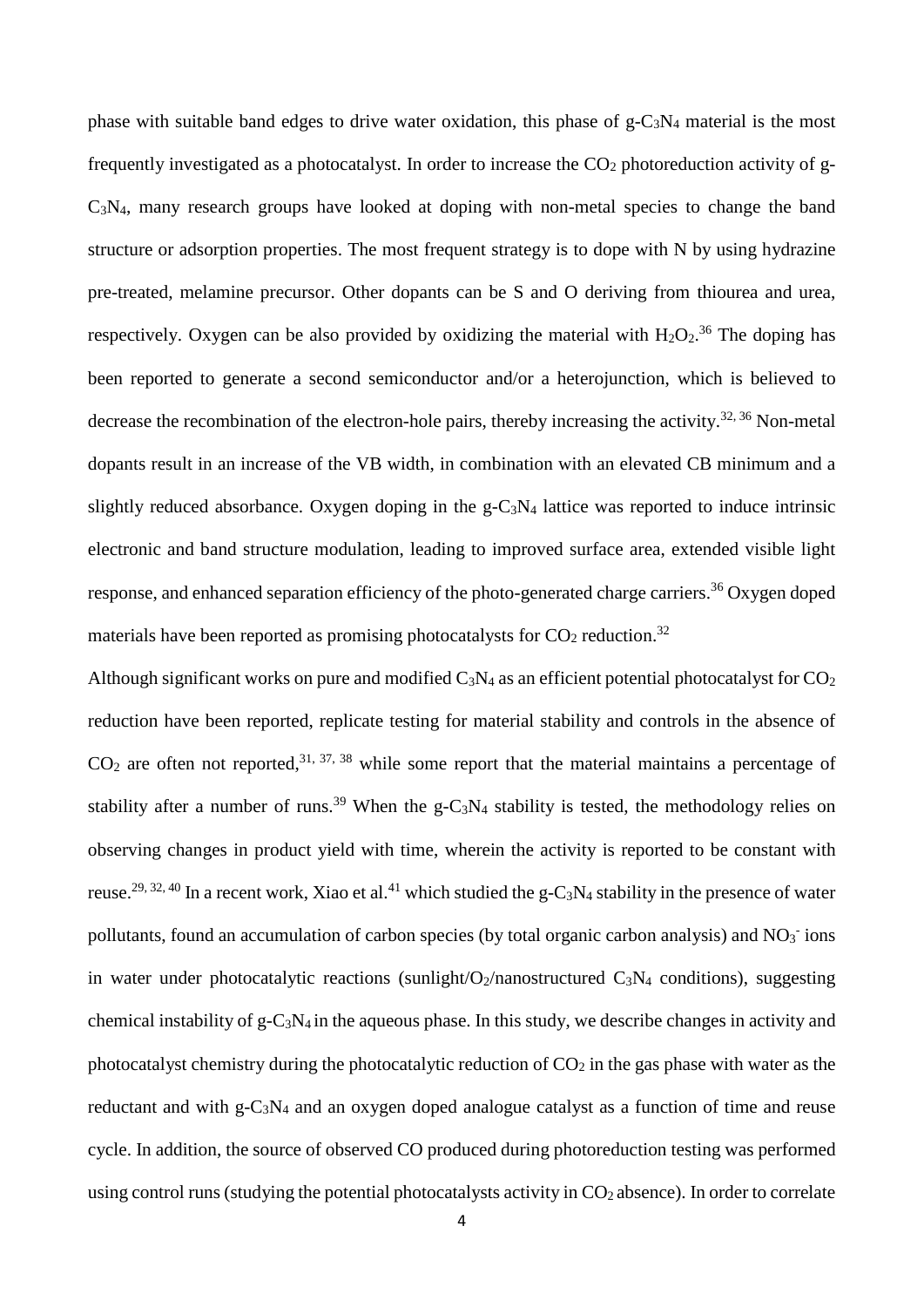changes in photocatalytic activity with reactor history, the  $g - C_3N_4$  chemical structure was investigated by FTIR and X-ray photoelectron spectroscopy (XPS) analyses both before and after its use in the photocatalytic reactor.

#### **2. Experimental section**

## **2.1 Synthesis of g-C3N<sup>4</sup> and oxygen chemically modified g-C3N<sup>4</sup> powder**.

g-C<sub>3</sub>N<sub>4</sub> was prepared by a two-stage thermal polymerization process.<sup>42</sup> Firstly, melamine (10 g) was directly heated at 520°C, in a crucible with a cover, for 2 h in static air with a temperature ramp rate of 2°C/min. The resultant solid was ground with a pestle and mortar, then spread on the bottom of a ceramic bowl with a diameter of 14 cm, and then heat treated in air at 500 °C for 4 h with a temperature ramp rate of  $3^{\circ}$ C/min. The resulting yellow powder was designated g-C<sub>3</sub>N<sub>4</sub>.

Oxygen doped g-C<sub>3</sub>N<sub>4</sub>, was prepared by treat the graphitic material with  $H_2O_2$ <sup>43</sup> Briefly, 1 g of g- $C_3N_4$  (as synthesized previously) was dispersed in 80 mL of 30%  $H_2O_2$  solution and placed in a Teflon vessel of 100 mL. The vessel was then heated up to 130 °C and kept at this temperature for 24 h in an autoclave. After cooling, the dispersion was filtered, and the powder was washed with hot water to remove the H<sub>2</sub>O<sub>2</sub>. Once no H<sub>2</sub>O<sub>2</sub> was detected in the washings (by KMnO<sub>4</sub> method), the powder was dried at  $60^{\circ}$ C and designated O<sub>R</sub>-C<sub>3</sub>N<sub>4</sub>. Oxygen doped g-C<sub>3</sub>N<sub>4</sub> was also produced by thermal treatment of pure g-C<sub>3</sub>N<sub>4</sub> thin films designated  $O_T$ -C<sub>3</sub>N<sub>4</sub> as described below in photocatalyst immobilization.

#### **2.2 g-C3N<sup>4</sup> and oxygen thermally modified g-C3N<sup>4</sup> immobilization.**

To test the materials (g-C<sub>3</sub>N<sub>4</sub> and O<sub>R</sub>-C<sub>3</sub>N<sub>4</sub>) for CO<sub>2</sub> photoreduction activity, 8 mg of powder was immobilized on borosilicate glass (3 x 2.5 cm<sup>2</sup>) by spray coating using a water dispersion of 25 g  $L^{-1}$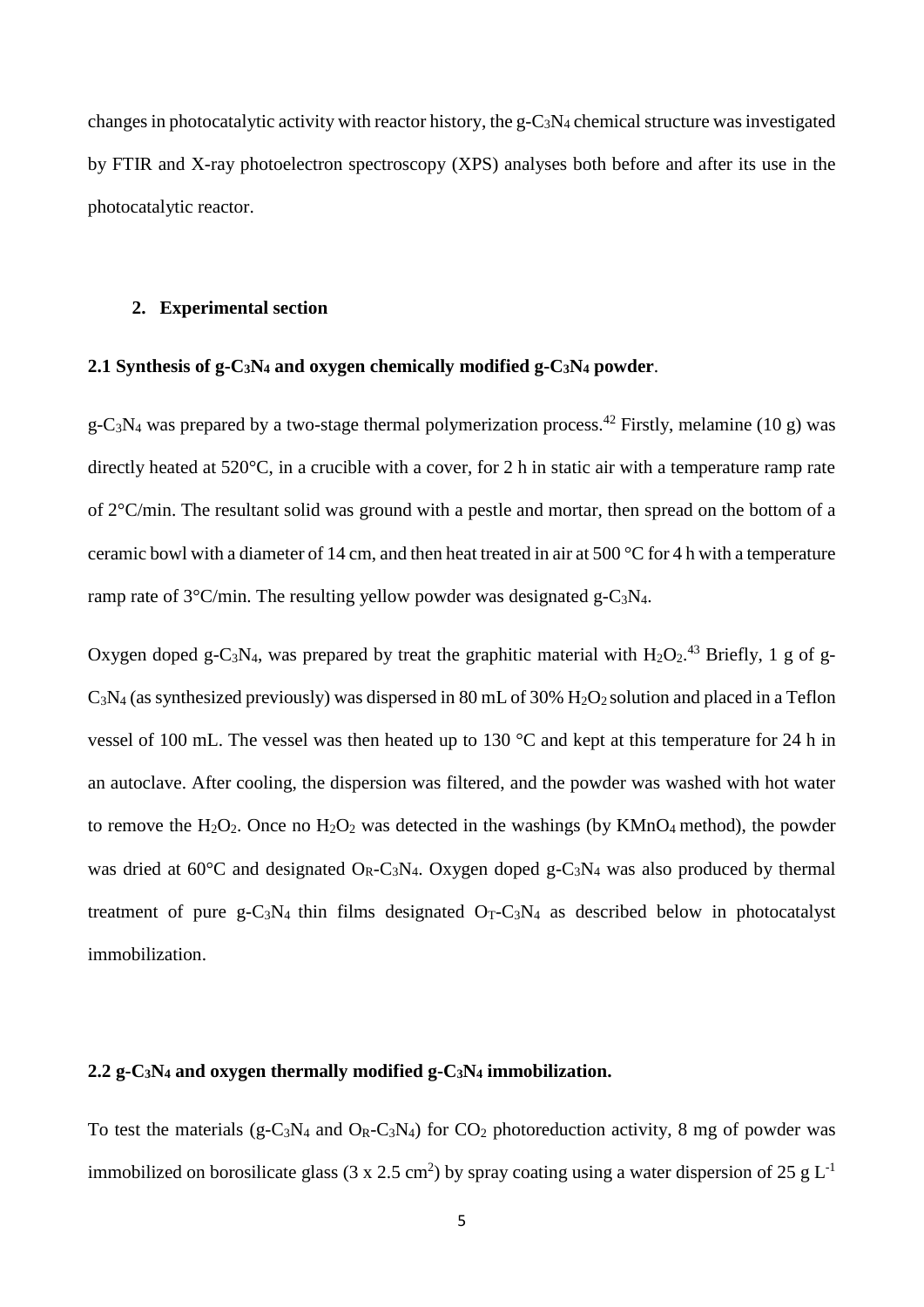of  $C_3N_4$ . Following spray coating, the samples were dried at 70 °C. The g-C<sub>3</sub>N<sub>4</sub> sample was used without further treatment or annealed at 450 °C (2 h with ramp up and down rate  $2^{\circ}C$  min<sup>-1</sup>) to produce  $O_T-C_3N_4$  prior to testing for  $CO_2$  reduction activity.

## **2.3 Photocatalytic reduction of CO<sup>2</sup>**

Photocatalytic tests were performed in a stainless steel reactor, with an internal volume of 120 mL. The reactor was fitted with a quartz window to allow irradiation of the catalyst. The reactor set up is shown in Figure 1 and is similar to that reported by Cortes et al.<sup>44</sup>. The catalyst samples were placed inside the reactor facing the quartz window. High purity water (1 mL) was added to the bottom of the reactor at the start of each experiment. The reactor was purged for 10 min with  $20\%$  CO<sub>2</sub> (BOC, UN1013, 99.99% purity) in Ar (BOC, UN1006, 99.998% purity) before sealing at a pressure of 2 bar. For the control tests in the absence of  $CO<sub>2</sub>$ , the reactor was instead purged for 10 min with Ar, and 1 mL of heated water was added to the reactor. The temperature of the reactor was maintained with thermal tape at 70°C for all tests. The light source was a 100 W Xe lamp (LOT Oriel) with an IR filter (light intensity reported in the support information section, see Figure S1).

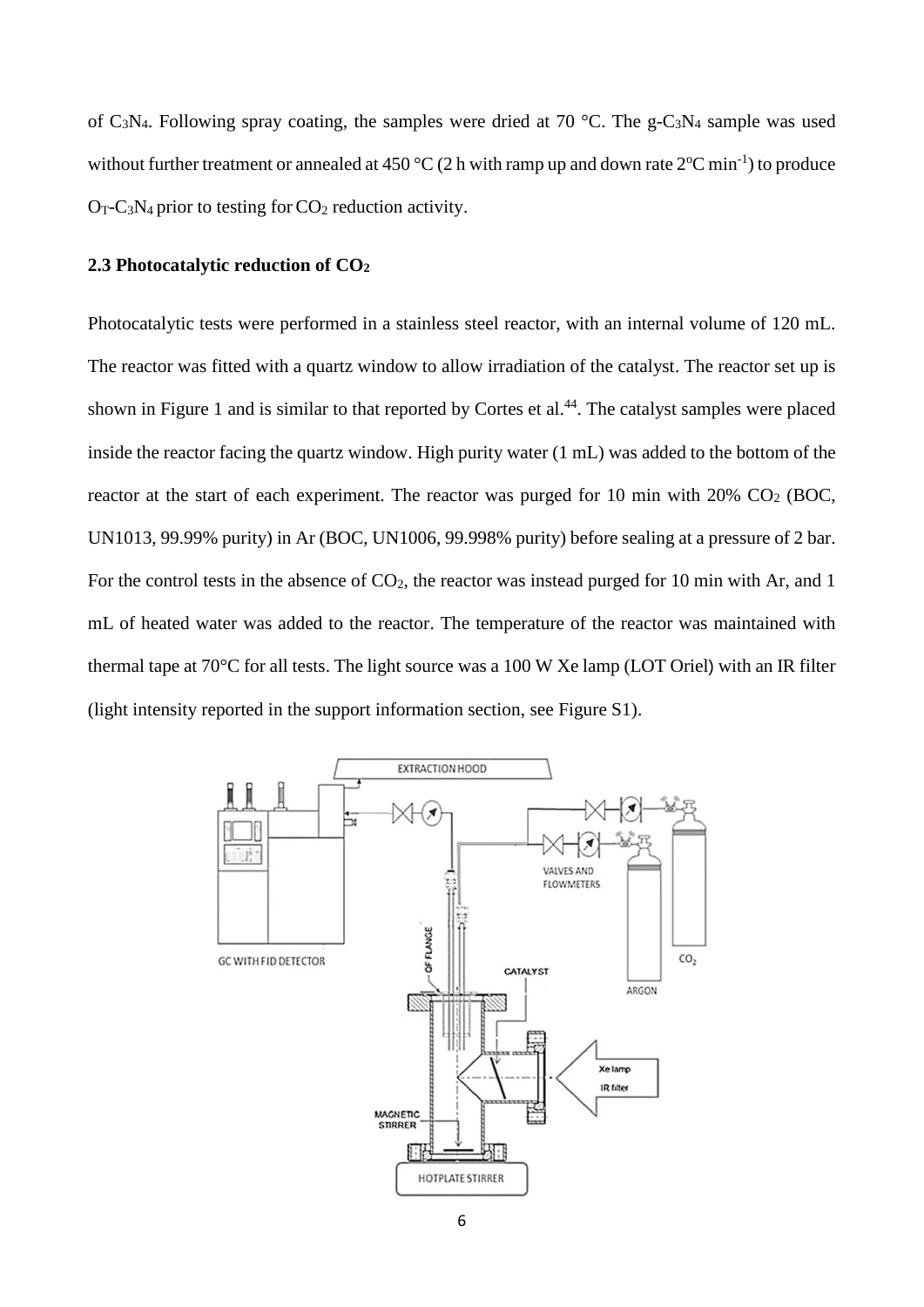Figure 1. Batch photoreactor scheme equipped with a mass flow controller and light source. The system is on line connected with a GC-FID/TCD.<sup>44</sup>

The gaseous products obtained following periodic irradiation were analyzed by gas chromatography (GC) with a flame ionization detector (FID) and using Helium (BOC, UN1046, 99.999% purity) as a carrier gas. The GC (Agilent Technologies 7890B) was connected directly to the reactor and samples were analyzed every 30 min leading to a decrease in pressure inside the reactor (0.20 bar) each time a measurement was performed. Tests were replicated to determine the reusability of the material and were named  $RnCO<sub>2</sub>$  (where R means the replicate runs and n is the number cycles of  $CO<sub>2</sub>$  reduction testing performed). The control test in the absence of  $CO<sub>2</sub>$  was carried out with the same sampling time points as the other tests and was designated as RnAr. To investigate the effect of surface contaminants some of the samples were exposed to photocatalytic cleaning in the presence of oxygen prior to testing under standard CO<sup>2</sup> reduction conditions.

#### **2.4 Materials characterization**

A Perkin Elmer Varian 640-IR FTIR was used for FTIR characterization of the samples before and after use. Analysis was performed with a resolution of 10 cm<sup>-1</sup> step size, compiled from 50 scans and measured in triplicate. The crystalline phase structures were analyzed at room temperature by powder X-ray diffraction by using a Panalytical Empyrean, equipped with Cu K<sub>α</sub> radiation (1.5406 Å) and PixCel-1D (tm) detector. Diffuse reflectance was used to determine the optical characteristics of the materials and measured with a Shimadzu UV-2401 PC spectrophotometer, with BaSO<sup>4</sup> as the reference material. A Kratos Axis Ultra system using a monochromatic Al K<sub>α</sub> X-ray source (hv 1486) eV) was used to measure X-ray photoelectron spectra (XPS) from used and unused material plates. Triplicate analysis was performed, sampling from different areas of the material plates. For all the elements, the coefficient of variance was less than 10%. The binding energy at 284.8 eV was used for calibration of C 1s chemical shifts. Survey scans covering the entire energy range were performed with 160 eV energy window, whilst high resolution scans of specific elemental regions were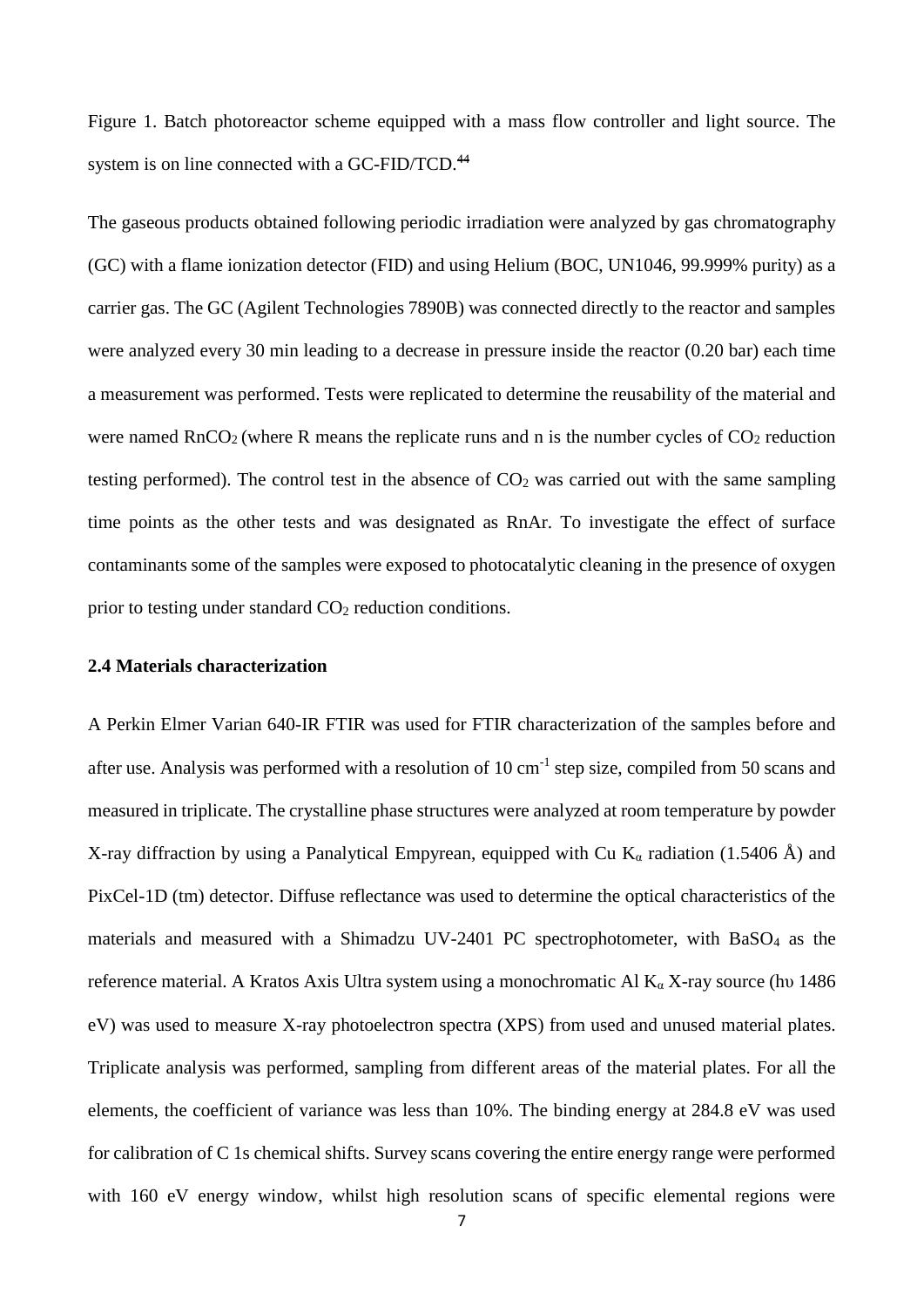performed at a reduced 20 eV. The data were fitted using a mixed Gaussian-Lorentzian (GL30) function on a Shirley background.

## **3. Results and Discussion**

#### **3.1 Characterization materials**

Analysis of the  $g - C_3N_4$  and  $O_R - C_3N_4$  powder was undertaken using, FTIR, XRD, and UV-Vis reflectance. The FTIR analysis correlates to previous reports on  $g-C_3N_4$ .<sup>32, 45-52</sup> The finger printing from 807 to 1650 cm<sup>-1</sup> and from 3100 to 3500 cm<sup>-1</sup> by FTIR analysis demonstrates that the materials synthesized are C<sub>3</sub>N<sub>4</sub> structure type (Figure 2). The peaks at 807 cm<sup>-1</sup> are the characteristic breathing mode of the s-triazine ring system. The peaks at c.a. 1242, 1322, 1412, 1563, and 1634 cm<sup>-1</sup> are typical stretching vibration modes of C=N and C-N heterocycles. In addition, the broad peak between 3600 and 3000 cm<sup>-1</sup> is caused by the NH and OH stretches. However C-O and C=O bonds are difficult to distinguish in O doped g-C3N<sup>4</sup> by FT-IR, as the C-N, C-C and C-O bonds have very similar force constants.<sup>53</sup> Due to this constraint and the limited amount of O expected to be incorporated in the O<sub>R</sub>- $C_3N_4$ , no appreciable changes were observed when comparing it with the g-C<sub>3</sub>N<sub>4</sub> catalyst by FTIR.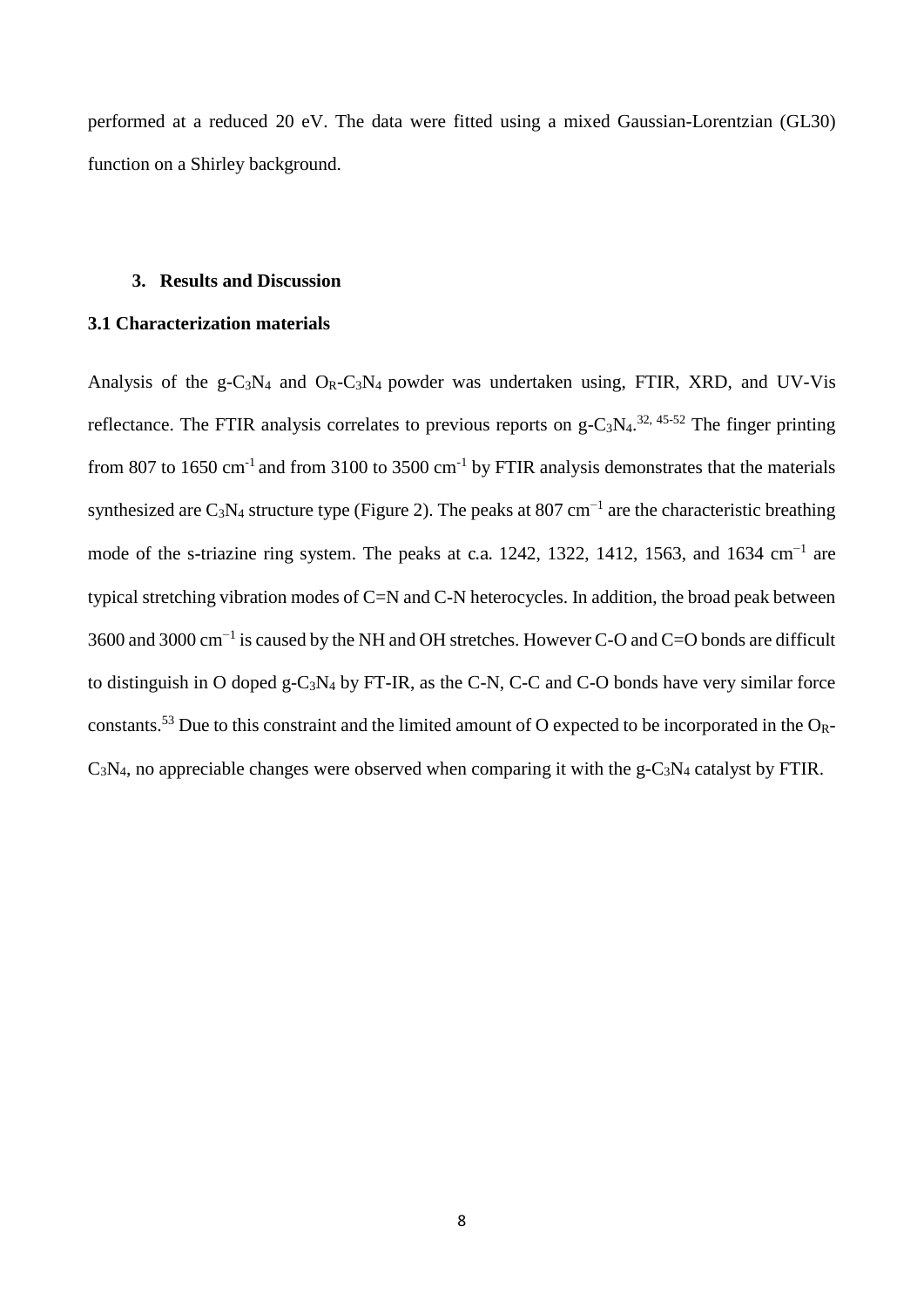

Figure 2. FTIR spectra of as synthesized g-C<sub>3</sub>N<sub>4</sub> (red line) and  $O_R-C_3N_4$  (black line) showing characteristic g-C3N4 fingerprint.

XRD analysis of the synthesized material showed a main 2θ peak at 27.4° which has been assigned to the (002) plane of g-C<sub>3</sub>N<sub>4</sub>.<sup>14, 54</sup> This corresponds to a d-spacing of 0.326 nm. This peak is usually assigned to the distance between the layers of the 2D graphitic material, which undergo a little leftshift in the O doped materials, as reported in literature.<sup>43</sup> The secondary intensive peak at 2 $\theta$  of 13.0° is attributed to the (100) plane, with a d-spacing of 0.680 nm, which is usually reported as the intralayer d-spacing.<sup>14, 54</sup> From identification of these features in the synthesized g-C<sub>3</sub>N<sub>4</sub> material and comparison to tri-s-triazine spectra from literature, the synthesized materials can be confirmed to be the h-g heptazine phase of C3N4. The XRD spectra of the synthesized materials compared to expected peak positions previously reported by Fina et al <sup>54</sup> are shown in Figure 3.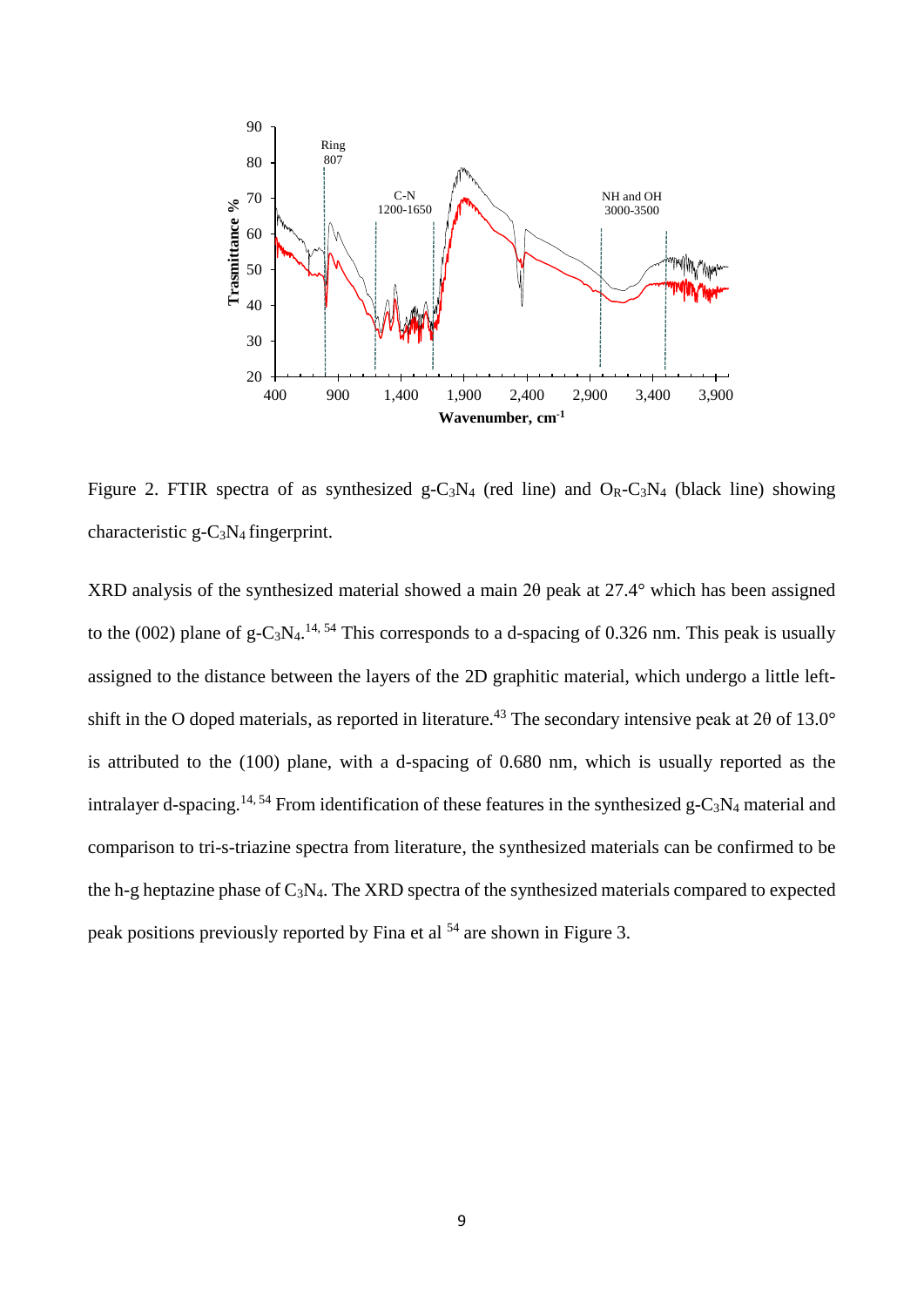

Figure 3 XRD patterns of pure g-C<sub>3</sub>N<sub>4</sub> and  $O_R$ -C<sub>3</sub>N<sub>4</sub> as prepared and the peak positions for two phases of g-C<sub>3</sub>N<sub>4</sub> reported by Fina et al.<sup>35, 54</sup> The name reported heptazine (tri-s-triazine) represents the melem unit.

To discriminate between the different phases of g-C3N<sup>4</sup> and to estimate the band gap energy of the material, the optical band gap was measured. When a semiconductor absorbs light with suitable wavelength, electrons are excited from VB to CB with the simultaneous formation of holes in the VB. These charges produced by photoexcitation can reduce and oxidize the adsorbed surface species, respectively, or give rise to recombination phenomena. A recent study reports a computational method which allows to correlate the thickness of s-triazine and h-g heptazine  $C_3N_4$  with the band gap energy of the materials.<sup>55</sup> Diffuse reflectance spectroscopy was utilized to determine the band gap of both synthesized g-C<sub>3</sub>N<sub>4</sub> catalysts (Figure 4). For pure g-C<sub>3</sub>N<sub>4</sub> the optical band gap was 2.8 eV and for the  $O_{R-C_3N_4}$  the optical band gap was determined to be 2.7 eV. Both values appear consistent with a hexagonally structured h-g-heptazine  $C_3N_4$ .<sup>35</sup> The samples doped with oxygen showed a red shift of the optical band gap with respect to the pristine materials.<sup>14, 32, 46</sup>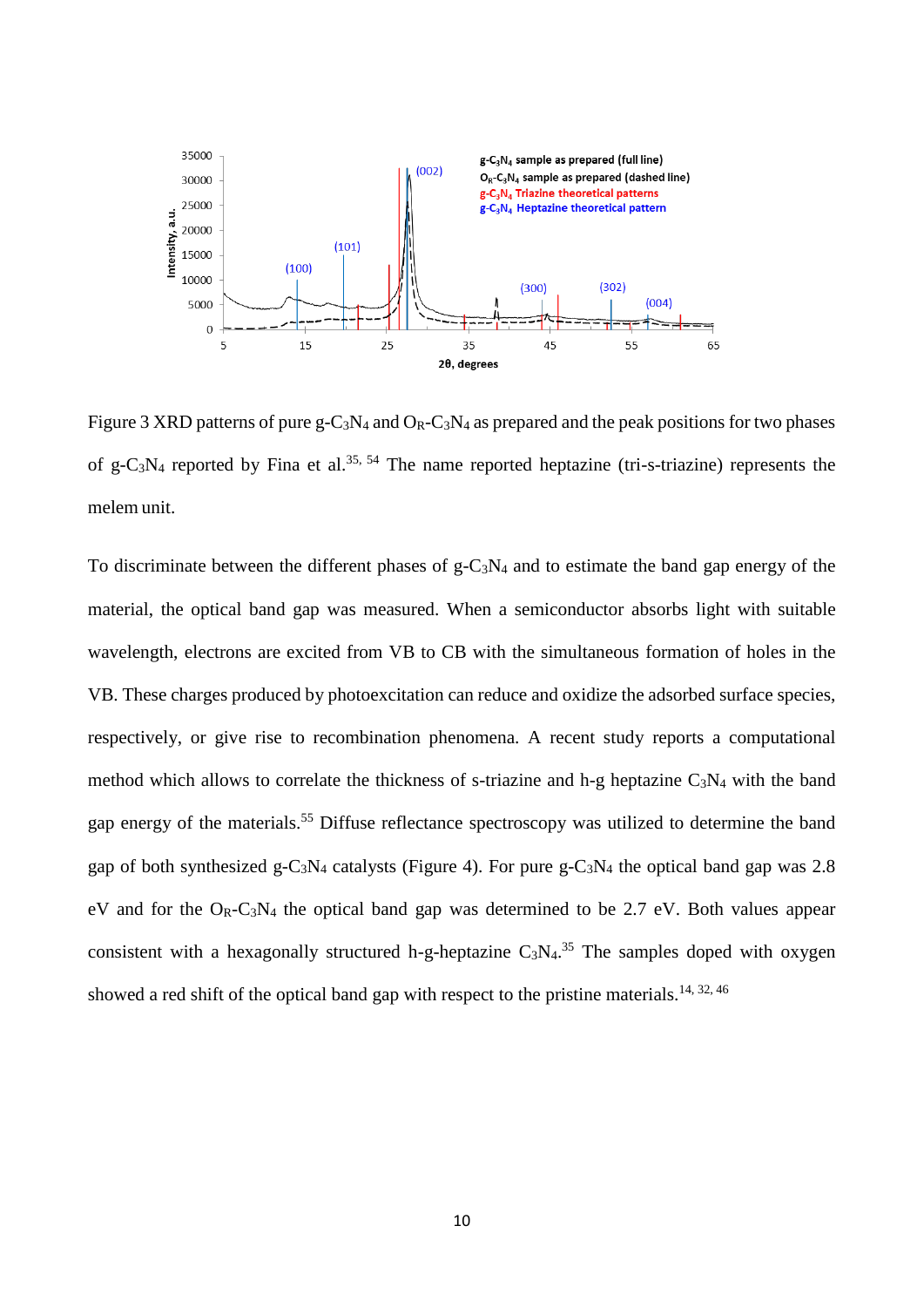

Figure 4. UV-Vis diffuse reflectance spectra of powder of pure  $g-C_3N_4$  (red line) and  $O_R-C_3N_4$  (black line) as prepared samples. The inset shows the C<sub>3</sub>N<sub>4</sub> Kubelka-Munk function *vs* photon energy, giving the graphic interpolation a band gap energy value equal to 2.8.

## **3.2 Photocatalytic reduction of CO<sup>2</sup>**

Measurement of photocatalytic activity for  $CO<sub>2</sub>$  reduction was performed in a gas phase batch photoreactor testing the g-C<sub>3</sub>N<sub>4</sub>, O<sub>R</sub>-C<sub>3</sub>N<sub>4</sub> and O<sub>T</sub>-C<sub>3</sub>N<sub>4</sub> immobilized samples. Chromatographic determination of products from photocatalytic testing yielded only CO, within the limits of detection. No H2, O<sup>2</sup> (from water splitting reactions), methane or other hydrocarbons were observed. A typical graph of CO production vs time using immobilized g-C3N<sup>4</sup> is shown in Figure 5.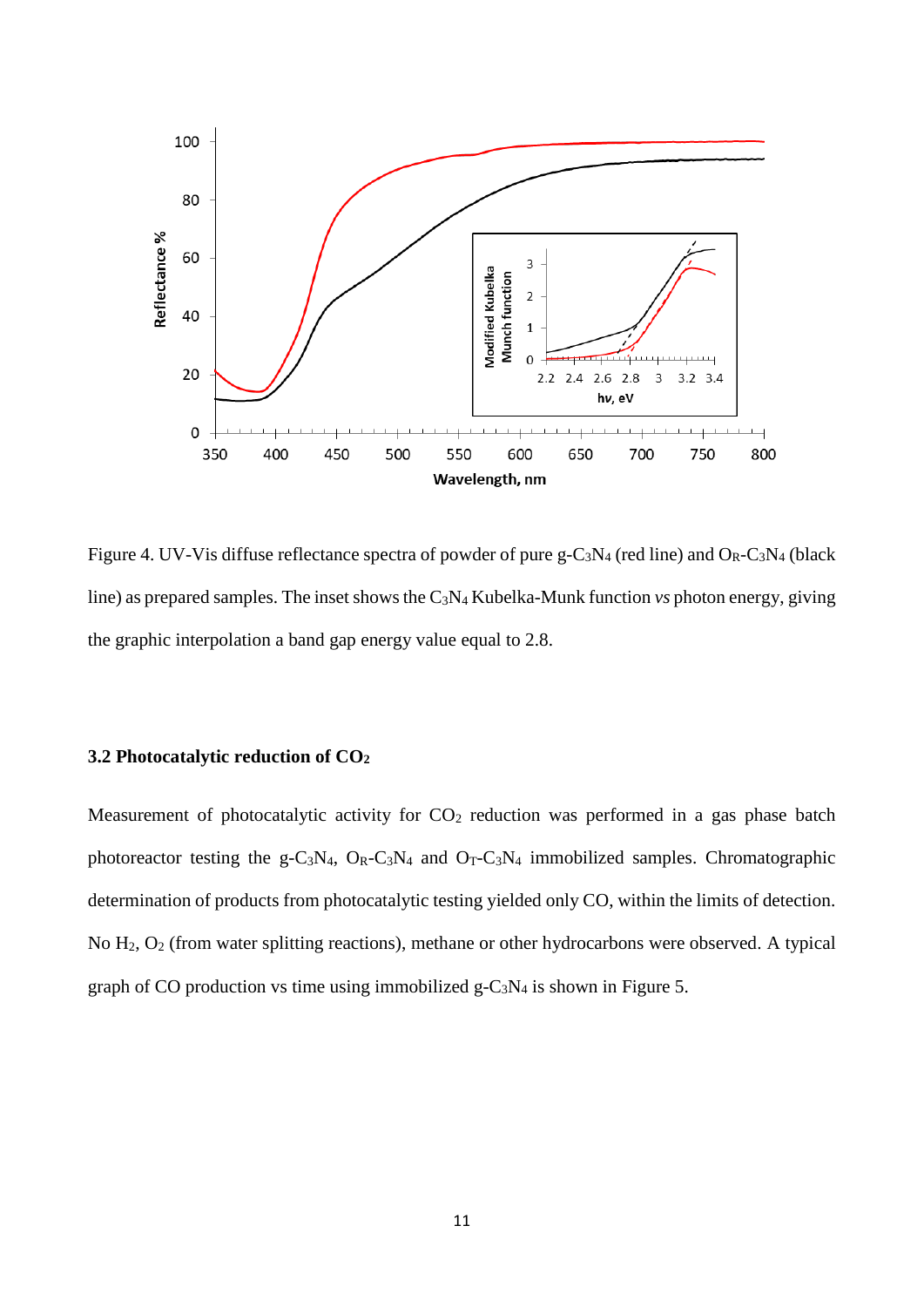

Figure 5. Concentration of CO measured at different time points over 5 h irradiation in the presence of  $CO<sub>2</sub>$  using g- $C<sub>3</sub>N<sub>4</sub>$ .

The samples were retested to investigate their stability. The subsequent reuse of samples showed a decline in the CO concentration (Figure 6) with replicates  $(R1CO<sub>2</sub>$  and  $R2CO<sub>2</sub>)$ .

Control runs in the absence of  $CO<sub>2</sub>$  were undertaken. In the absence of  $CO<sub>2</sub>$ , CO was still observed as a product, and a similar trend of lower CO generation on reuse was detected (Figure 6 - R1-R3Ar runs). The observation of only CO as gaseous product, the declining CO generation rate (on reuse or extended use), and the observation of CO in the absence of  $CO<sub>2</sub>$  suggest that some  $CO<sub>2</sub>$  molecules from atmosphere remain strongly adsorbed on catalyst surface. To confirm this behavior a batch test was carried out in inert atmosphere in absence of  $CO<sub>2</sub>$  (N<sub>2</sub> humid) at atmospheric pressure and under visible light. This test confirmed a release of  $CO<sub>2</sub>$  with the irradiation time as reported in Figure S2. Consequently, the adsorbed  $CO<sub>2</sub>$  could be responsible for the observed CO. In fact, in presence of lower CO<sub>2</sub> amounts (just the adsorbed one), a slower catalyst inactivation occurred (see Figure 6) with respect to the test in presence of higher  $CO<sub>2</sub>$  concentration (20% in Ar flow). The CO yield was slightly higher for repeat experiments undertaken in the absence of  $CO<sub>2</sub>$  (Figure 6). DFT studies by Wu et al suggest physisorption of  $CO<sub>2</sub>$  and  $CO$  leads to a buckling of the carbon nitride requiring energy input for desorption and a straightening of the underlying carbon nitride.<sup>56</sup> The desorption of CO in  $CO<sub>2</sub>$  compared to an argon atmosphere (absence of  $CO<sub>2</sub>$ ) would be limited by interactions with surface adsorbates maintaining a crumpled structure that reduces the desorption.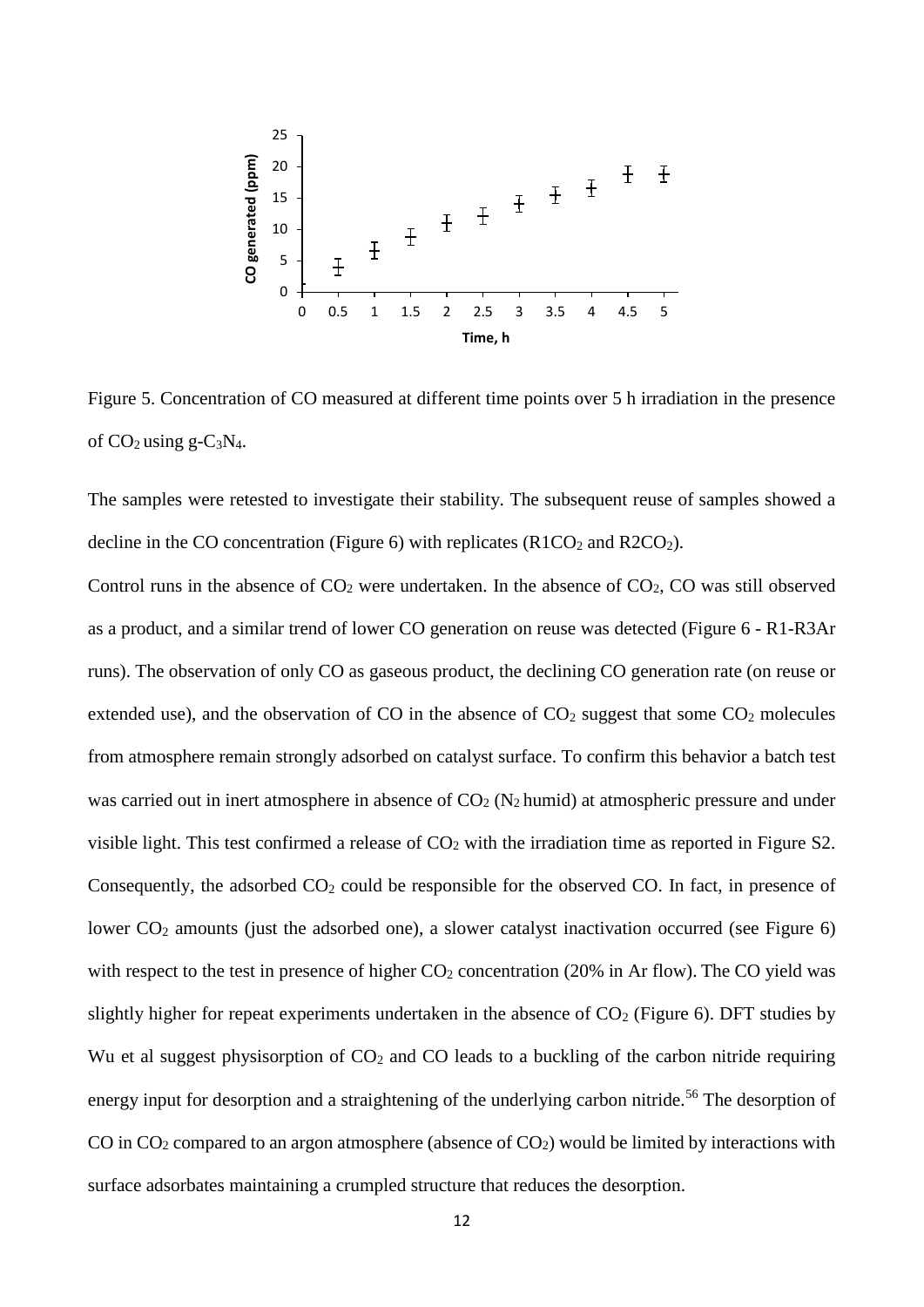

Figure 6. CO concentration obtained after 5 h of irradiation time in the presence (RnCO<sub>2</sub>) and in the absence (RnAr) of  $CO<sub>2</sub>$  with g- $C<sub>3</sub>N<sub>4</sub>$ .

To investigate if adsorbed  $CO<sub>2</sub>$  or organic fouling was an issue, a twice used (R2CO<sub>2</sub>) sample was photocatalytically cleaned for 3 h in  $O_2$  flow under UV-Vis irradiation. The photocatalytic cleaning with O<sub>2</sub> did not alter the material reactivity within the errors of the analytical system as shown in Figure 7.



Figure 7. CO photo-generated in the presence of CO<sub>2</sub>, before (R2CO<sub>2</sub>) and after cleaning (CO<sub>2</sub> after cleaning) obtained during 3 h of irradiation with g-C3N4 as potential photocatalyst.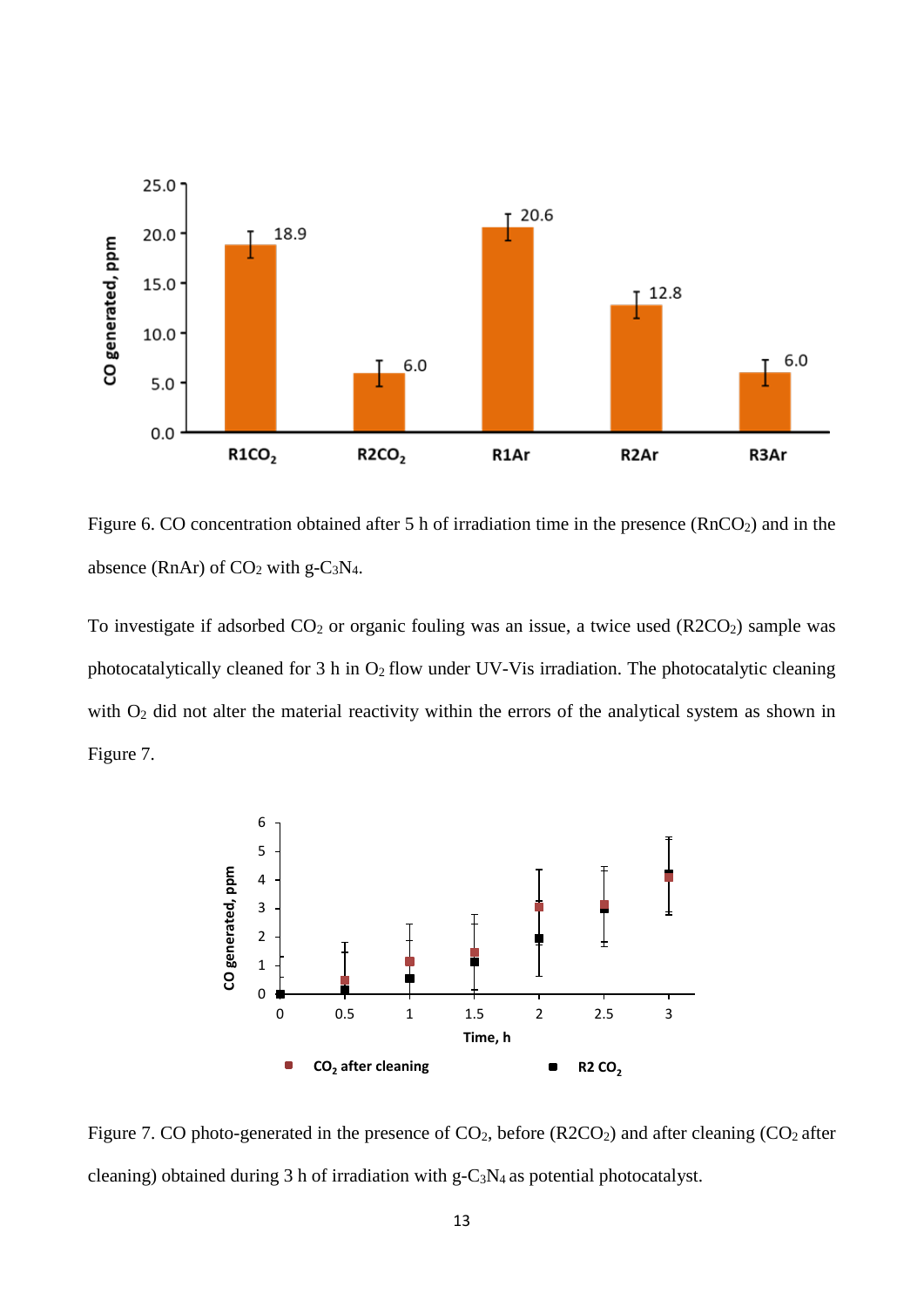An oxygen thermally doped carbon nitride,  $O_T-C_3N_4$ , was also tested for  $CO_2$  reduction using the same methodology as the one utilized in  $g-C_3N_4$  testing. During this experiment, only CO was detected, the CO generated was observed to decrease with reuse. This is a similar trend to that observed in the case of pure g-C<sub>3</sub>N<sub>4</sub>. Comparison of activity observed with pure g-C<sub>3</sub>N<sub>4</sub> and O<sub>T</sub>-C<sub>3</sub>N<sub>4</sub> showed oxygen modification to be detrimental to CO formation (Figure 8). Carbon nitride chemically oxygen doped material,  $O_R-C_3N_4$ , was also tested under identical experimental conditions and the yield of CO detected was smaller than those found for the thermal oxygen doped and unmodified  $C_3N_4$  samples.



Figure 8. Reproducibly test of CO production in the presence of  $g-C_3N_4$  and  $O_T-C_3N_4$  after 5 h of irradiation time in the presence of  $CO<sub>2</sub>$ .

Table S1 reports the amount of phototogenerated CO expressed in terms of both, ppm and umol g- $<sup>1</sup>$ <sub>catalyst</sub>. The apparent Quantum Yield, calculated according to Tan et al.,<sup>57</sup> is also reported. Notably,</sup> the yields decrease with reuse for all catalysts tested.

Given the limited range of products detected under irradiation, the reduction in product yield with extended use, and the decrease in activity for the  $O_R-C_3N_4$  as compared to the  $O_T-C_3N_4$  and unmodified samples, oxidation of  $g-C_3N_4$  was considered as an alternative source of CO observed.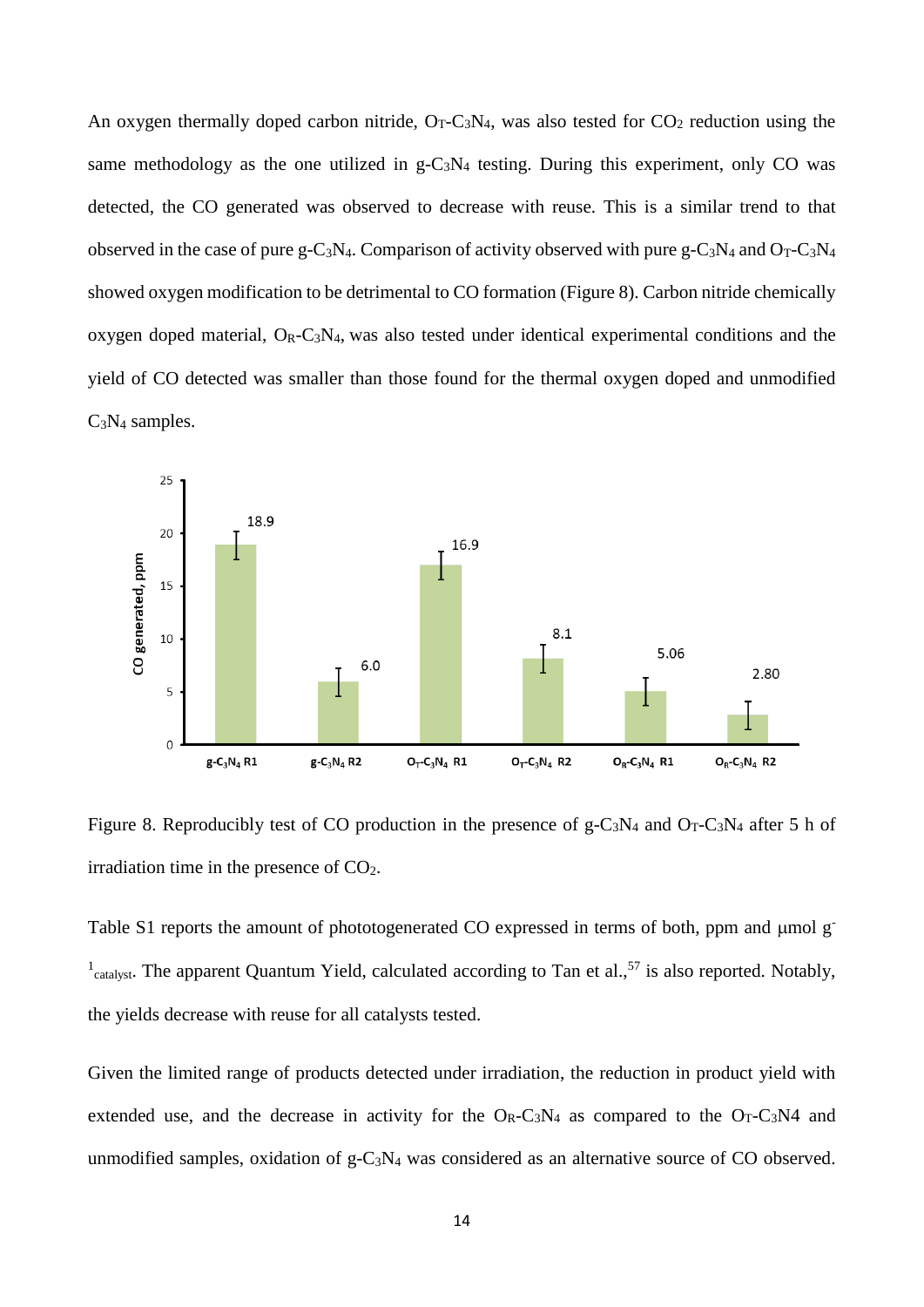Therefore, samples were analyzed before and after use by XPS and FTIR to determine the degree of oxidation consistent with this hypothesis.

The structural and functional groups reported for  $g-C_3N_4$  are given in Table 1. FTIR analysis was used to determine if any changes to the functional groups following use as a photocatalyst (Figure 9). All samples showed the finger printing region characteristic for heptazine subunit and functional groups consistent with expected positions for g-C3N<sup>4</sup> as detailed in Table 1.

Table 1. Peak positions of structural and functional groups observed by FTIR spectra for g-C<sub>3</sub>N<sub>4</sub> and O-C3N<sup>4</sup> samples.

| Wavenumber,     | <b>Reference</b>                        |                |
|-----------------|-----------------------------------------|----------------|
| $cm^{-1}$       |                                         |                |
| 1250-1324-1405- |                                         | 32, 45-52      |
| 1454-1571-1636  | $C_6N_7$ heptazine heterocycle ring     |                |
| 807-813         | triazine ring stretching                | 32, 45-52      |
| 892             | Cross link heptazine deformation        | 45             |
| 1654            | N-H deformation                         | 46,50          |
| 1610            | $C=N$                                   | 47, 51, 52     |
| 3469-3420       | $NH2$ stretching.                       | 46, 47, 50, 52 |
| 3337-3137       | asymmetric and symmetric stretching N-H | 45-47, 51, 52  |
| 3500-3100, 3350 | OН                                      | 32, 58, 59     |

A decrease in the absorbance associated with the g-C3N<sup>4</sup> functional groups was observed following use in the photoreactor (see Figure 9). Such changes were also analyzed by XPS.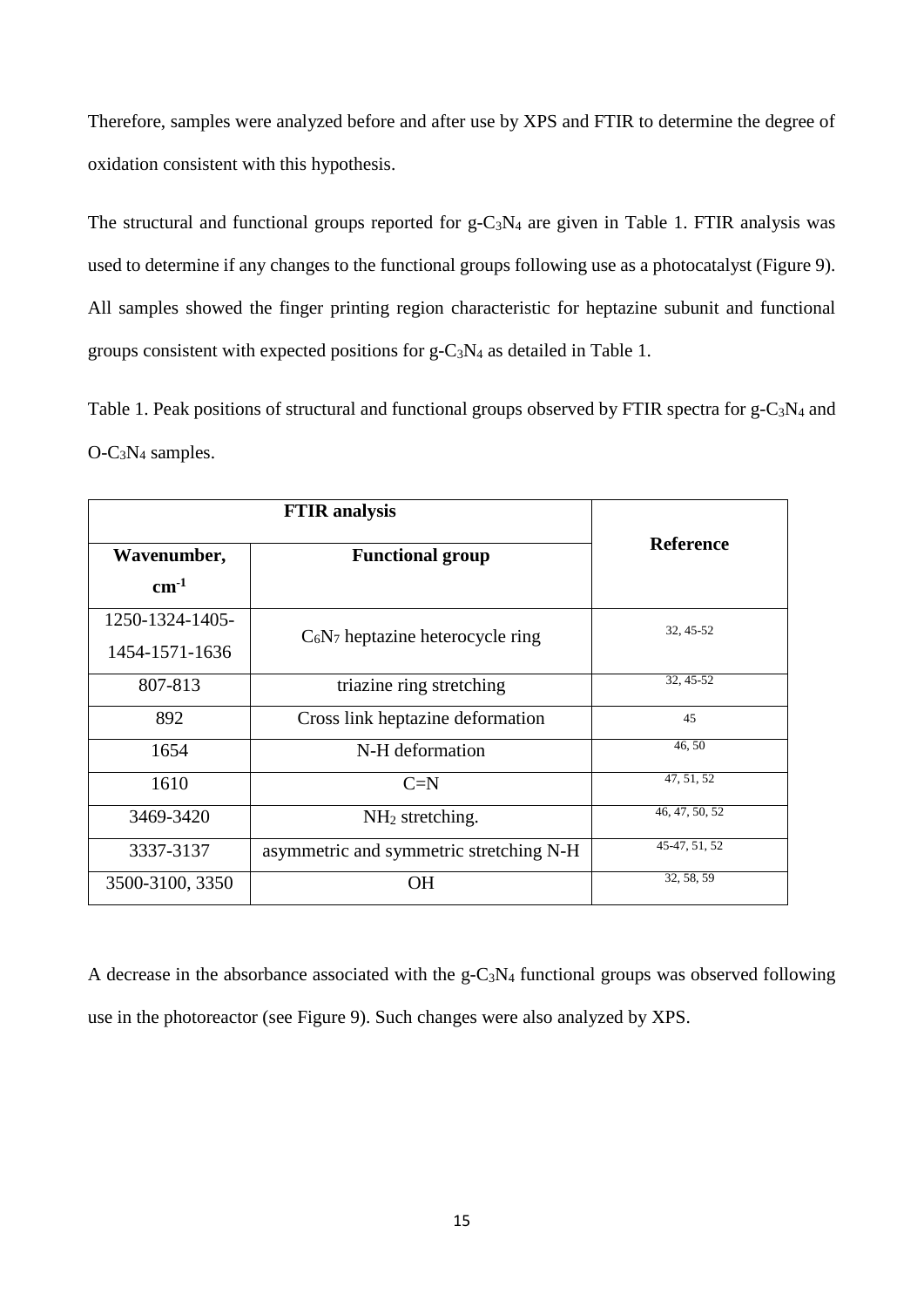

Figure 9. Diffuse FTIR analyses for each sample used and unused.

The XPS elemental profiles and expected position of peaks related to structural and functional groups have previously been reported by researchers investigating g-C<sub>3</sub>N<sub>4</sub>, as detailed in Table 2. Using this information, in conjunction with analysis of samples before and after photocatalytic treatment, changes to the photocatalyst surface during  $CO<sub>2</sub>$  reduction are reported.

Table 2. Structural and functional group reported peak positions observed in XPS for  $g - C_3N_4$  and O- $C_3N_4$ 

|                | <b>XPS</b> Analysis                           |                    |                            |
|----------------|-----------------------------------------------|--------------------|----------------------------|
| <b>Element</b> | <b>Kind of interaction</b>                    | Binding energy, eV | <b>Reference</b>           |
| N              | 400                                           |                    | 32, 37, 45-52, 58, 60      |
|                | $N1(N$ sp <sup>2</sup> ) C-N=C                | 398.5              | 32, 37, 45, 47-51, 58      |
|                | $N2(N-H)$                                     | 399.5              | 37, 45, 51                 |
|                | $N3$ (sp <sup>3</sup> ) $NC_3$                | 400.2              | 32, 37, 45, 47, 49, 50, 58 |
|                | $N4$ ( $NH2$ )                                | 401                | 32, 45, 48, 49, 58         |
|                | $N$ -O, or due to $O_2$ and<br>$H2O$ adsorbed | 401.8              | 51                         |
|                | $N\pi-\pi$                                    | 404.2              | 37, 45, 50                 |
| $\mathbf C$    | 284.8                                         |                    | 32, 37, 45-52, 58, 60      |
|                | C-C                                           | 284.6              | 32, 37, 45-47, 49, 58      |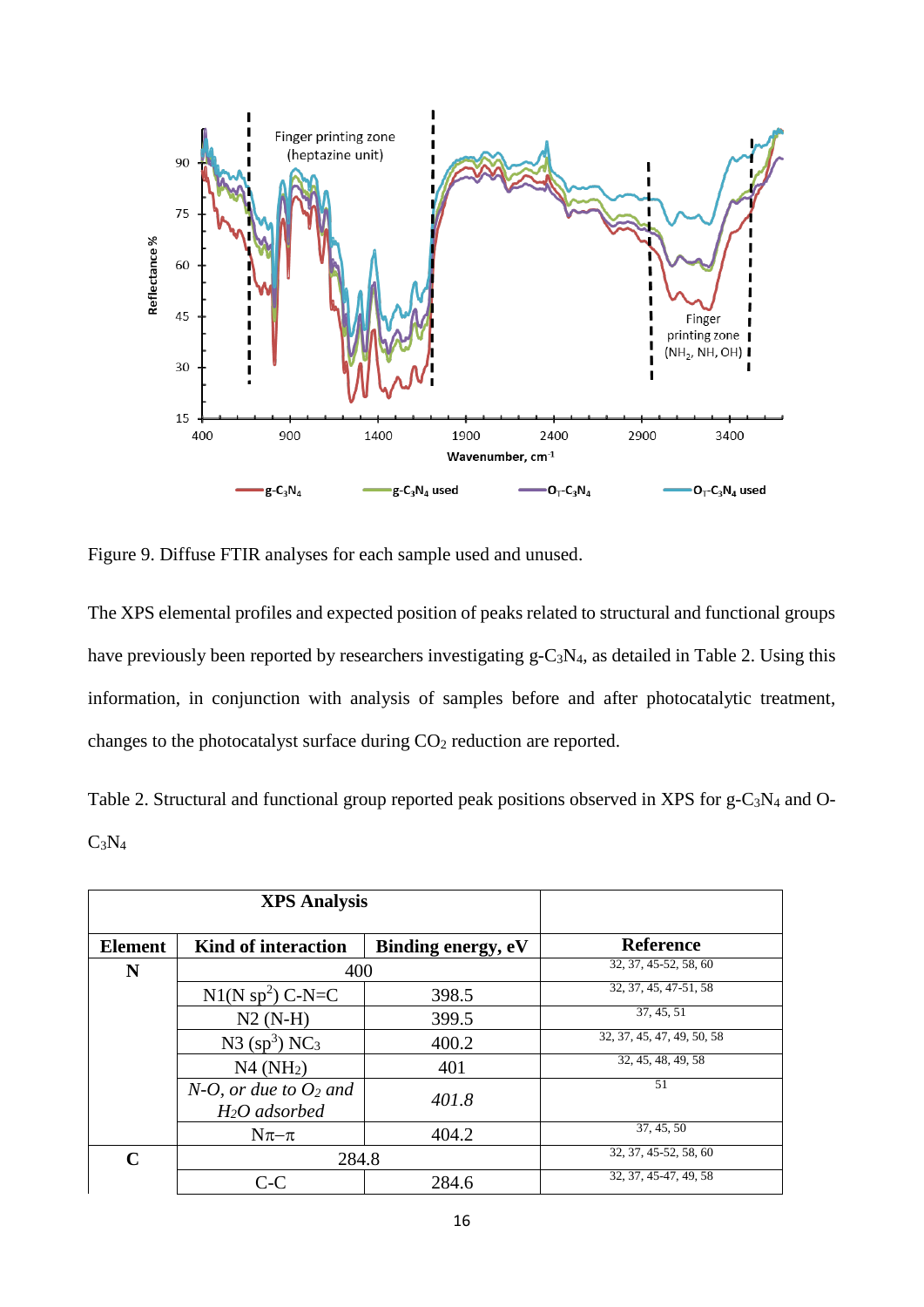|   | $C$ -CH <sub>2</sub> , C-OH, C-O | 286.2               | 37, 45, 46, 48, 58    |
|---|----------------------------------|---------------------|-----------------------|
|   | $C-N$                            | 287.2 (286.2 ref 8) | 32, 45                |
|   | C <sub>1</sub>                   | 288.2               | 37, 45, 47-49, 58     |
|   | C <sub>2</sub>                   | 288.8               | 45                    |
|   | $N-C=O$                          | 289.8 (288.9 ref 8) | 32, 45, 46, 58        |
|   | $C \pi-\pi$                      | 293.8               | 45                    |
| O | 532.6                            |                     | 32, 37, 45-48, 58, 60 |
|   | $C = O$                          | 530                 | 61                    |
|   | C-OH, $O-C-N$                    | 531.9               | 32, 36, 46            |
|   | $H2O$ adsorbed                   | 532.9               | 37, 46, 48            |
|   | $O-N$                            | 533.4               | 32                    |

Theoretically, XPS should show a C/N molar ratio of 0.75 for g-C3N4. Investigation of functional groups, particularly carbon oxygen functionalities, that could alter this ratio are detailed in Table 2. To understand the XPS signal, one must consider the differing bonding configurations that both nitrogen and carbon adopt in the  $g-C_3N_4$  structure (Figure 10). Essentially, carbon has two unique bonding configurations (C1, C2) whilst nitrogen adopts four unique configurations (from N1 to N4) in the carbon nitride structure. <sup>45</sup> This causes a splitting in the XPS signal for each configuration allowing investigation of structure.



Figure 10. Structure of the repeating heptazine carbon nitride unit with the corresponding atomic assignment according to XPS analysis.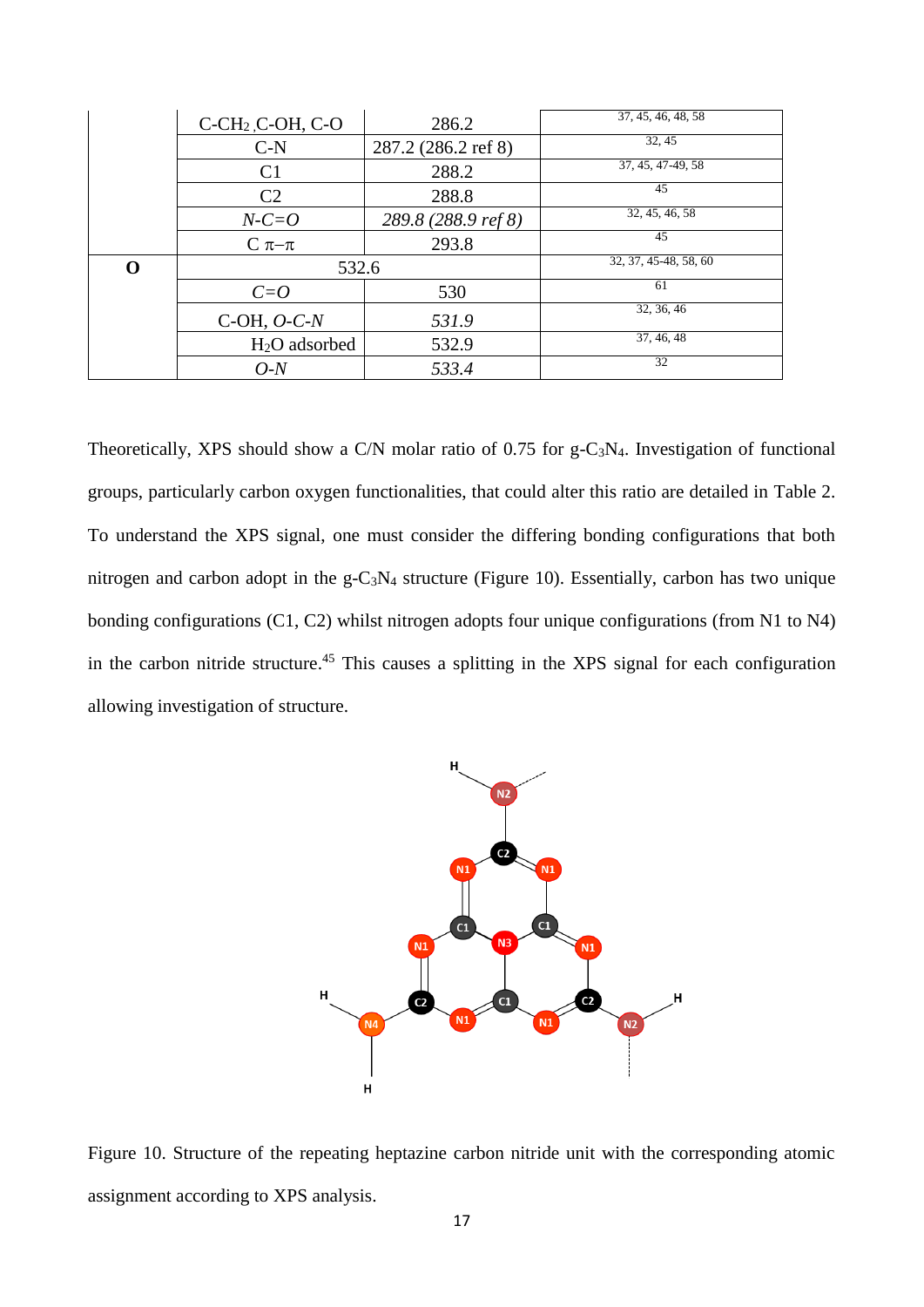Both elements C and N, in the C<sub>3</sub>N<sub>4</sub> graphitic structure, generate the signal due to the  $\pi$  to  $\pi^*$  transition (shake-up) at around 293.8 eV and 404.2 eV respectively, as reported in Table 2. In addition to chemical shifts in XPS due to different bonding configurations of carbon and nitrogen in perfect  $C_3N_4$ crystals, the peak positions due to oxygen functionalities characteristic of O-C3N4 samples are also reported in italic characters in Table 2.

Analysis of elemental composition via XPS was initiated with a wide energy survey (see Figure S3), performed in three locations, to look for contamination and estimate differences in the elemental constitution. Only carbon, nitrogen and oxygen peaks of significant magnitude for quantification were observed. The value of binding energy for each element observed showed good agreement with literature (see Table 2).

This analysis showed that the quantity of oxygen present in the pure as prepared  $C_3N_4$  is the lowest of all the samples. However, for samples that had undergone thermal annealing and/or testing as a photocatalyst, the oxygen content was increased in comparison to untreated material.

Table 3. Survey analysis average of three (wt%) XPS measurements of used g-C<sub>3</sub>N<sub>4</sub>, unused g-C<sub>3</sub>N<sub>4</sub> and  $O_R$ -C<sub>3</sub>N<sub>4</sub> reference.

|   | $O_R$ -C <sub>3</sub> N <sub>4</sub> | $g - C_3N_4$ | g-C <sub>3</sub> N <sub>4</sub> used | $O_T$ -C <sub>3</sub> N <sub>4</sub> | $O_T$ -C <sub>3</sub> N <sub>4</sub> used |
|---|--------------------------------------|--------------|--------------------------------------|--------------------------------------|-------------------------------------------|
|   | 5.4                                  | 2.0          | 3.0                                  | 2.9                                  | 3.6                                       |
|   | 49.6                                 | 48.6         | 49.9                                 | 48.5                                 | 48.0                                      |
| Ν | 44.9                                 | 49.4         | 46.8                                 | 48.6                                 | 48.4                                      |

By comparing changes in carbon and nitrogen percentages across sample groups, oxygen inclusion during synthesis of  $O_R-C_3N_4$ , thermal treated  $O_T-C_3N_4$  or used g-C<sub>3</sub>N<sub>4</sub> data suggests that oxygen incorporated in the structure is likely substituting in one or more of the differing nitrogen positions N1, N2 and N3. In fact, a loss in nitrogen concurrent with increases in oxygen percentage can be observed in Table 3. To discriminate between contributions from strongly adsorbed contaminants and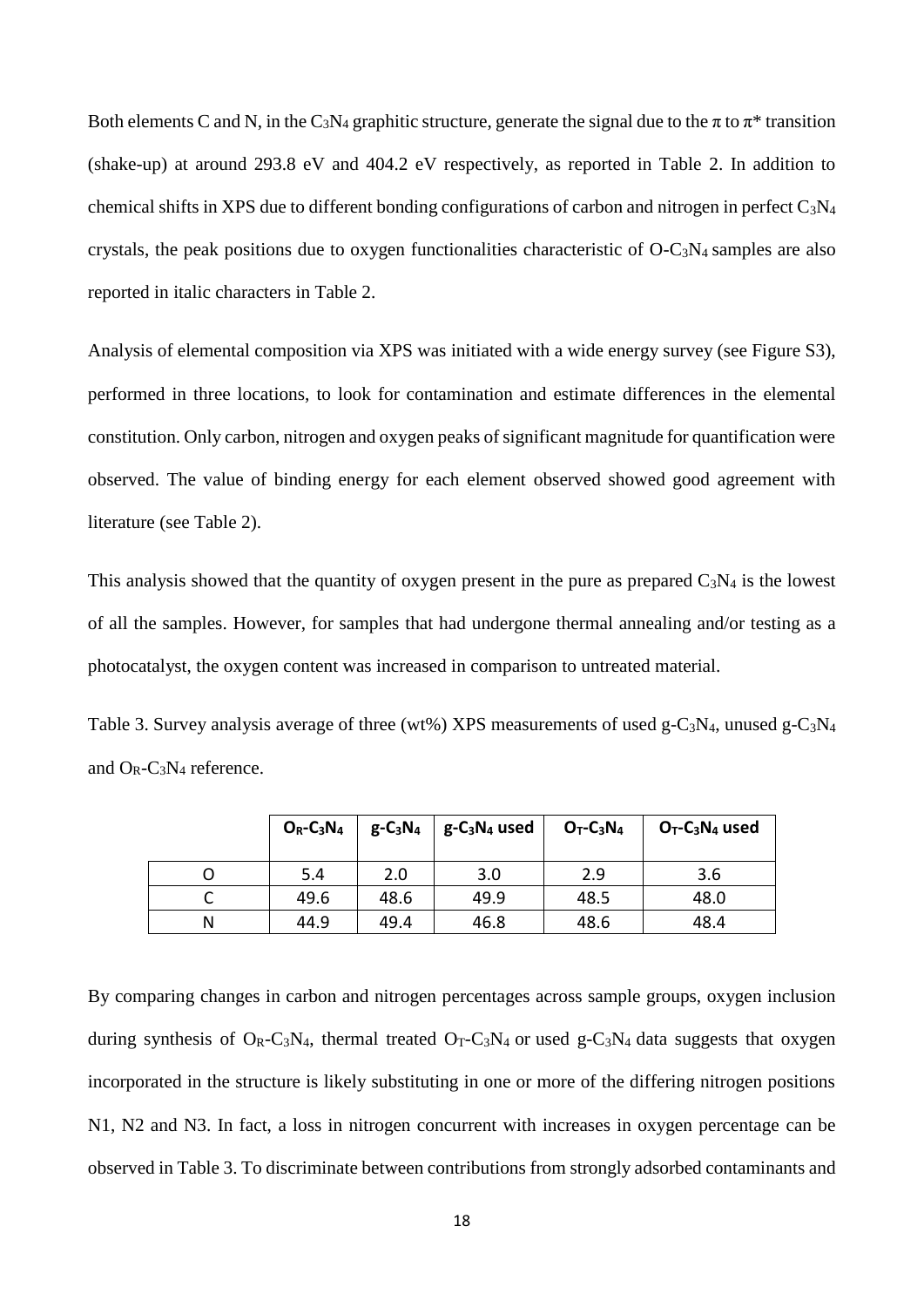different functional groups, high resolution scans of N, C and O regions were measured (see figure S4) and deconvoluted based on assignments reported in Table 2.

For all samples analyzed, used and unused, a large proportion of the oxygen signal observed came from the water strongly bound to the catalyst. In the as prepared  $g-C_3N_4$  sample, all the oxygen observed was from adsorbed contaminants,  $H_2O$  and  $CO_2$ . Analysis of the g-C<sub>3</sub>N<sub>4</sub> sample, thermally and chemically doped samples showed increased contributions from oxygen in lattice (N-C-O-C) and oxygen functionalization of periphery aromatic regions (ArC=O), as detailed in Table 4.

Table 4. Contributions from different oxygen carbon and nitrogen functionalites (Wt %) estimated from deconvolution of XPS each peak centred about at 288.4, 531.5 and 398.9 eV, respectively.

|                           |                              | Wt %                                 |              |                      |                                      |                                           |
|---------------------------|------------------------------|--------------------------------------|--------------|----------------------|--------------------------------------|-------------------------------------------|
|                           |                              | $O_R$ -C <sub>3</sub> N <sub>4</sub> | $g - C_3N_4$ | $g - C_3N_4$<br>used | $O_T$ -C <sub>3</sub> N <sub>4</sub> | $O_T$ -C <sub>3</sub> N <sub>4</sub> used |
| <b>Binding energy, eV</b> | O Type                       |                                      |              | Oxygen               |                                      |                                           |
| 529.92                    | $O=C$ Ar                     | 1.37                                 | 0.00         | 0.00                 | 1.35                                 | 2.38                                      |
| 531.15                    | O-C-N in lattice             | 8.63                                 | 0.03         | 2.34                 | 1.57                                 | 2.59                                      |
| 532.28                    | OH water,<br>CO <sub>2</sub> | 90.00<br>99.97<br>97.66<br>97.18     |              | 95.03                |                                      |                                           |
| Binding energy, eV        | N Type                       |                                      |              | Nitrogen             |                                      |                                           |
| 398.72                    | N1 edge                      | 68.23                                | 71.34        | 64.47                | 65.28                                | 66.88                                     |
| 398.83                    | N <sub>2</sub> external      | 8.43                                 | 3.77         | 6.83                 | 10.29                                | 7.50                                      |
| 400.08                    | N <sub>3</sub>               | 8.47                                 | 9.10         | 11.12                | 8.57                                 | 10.76                                     |
| 401.08                    | N4 external                  | 12.79                                | 12.97        | 14.58                | 12.90                                | 11.92                                     |
| 404.25                    | π-π                          | 2.09                                 | 2.82         | 3.01                 | 2.96                                 | 2.97                                      |
| Binding energy, eV        | C Type                       |                                      |              | Carbon               |                                      |                                           |
| 284.82                    | $C-C$                        | 27.49                                | 22.57        | 27.58                | 25.29                                | 25.75                                     |
| 286.4                     | C-OH                         | 5.43                                 | 3.30         | 3.74                 | 1.81                                 | 1.83                                      |
| 288                       | C1                           | 40.82                                | 40.75        | 29.11                | 46.63                                | 35.66                                     |
| 288.6                     | C <sub>2</sub>               | 22.28                                | 28.76        | 33.81                | 21.33                                | 30.92                                     |
| 289.64                    | C=O external                 | 1.27                                 | 1.74         | 2.06                 | 1.00                                 | 1.94                                      |
| 293.37                    | $\pi$ - $\pi$                | 2.72                                 | 3.37         | 3.71                 | 3.96                                 | 3.91                                      |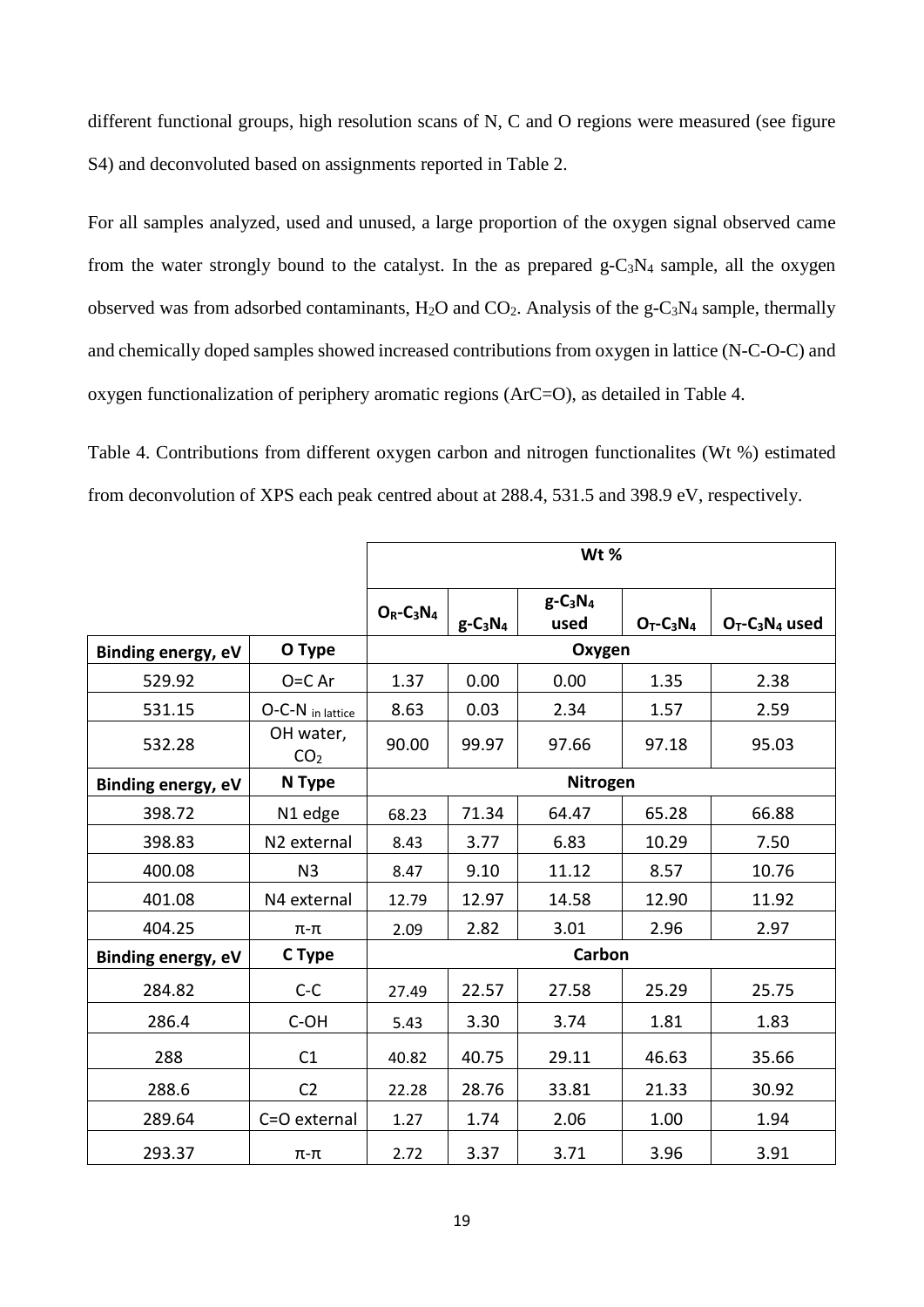This is suggestive that UV-Vis irradiation of  $g-C_3N_4$  in the presence of water leads to photocorrosion and oxidation of the  $g - C_3N_4$ . To understand the changes in the carbon nitride structure, due to increasing oxygenation, the nitrogen and carbon regions were also investigated. In the nitrogen region, due to the bonding in the  $C_6N_{10}H_{12}$  heptazine monomer, nitrogen adopts four bonding configurations labelled N1 to N4 in Figure 10, each with a unique binding energy detailed as reported in literature in Table 2 and experimental data found in Table 4. N1 are present on the edges of heptazine base units, N3 are present at the center of a perfect heptazine base, whilst N2 type link heptazine sub units together and N4 represent the groups left upon the termination of polymerization. In a heptazine monomer (Figure 11a) the ratio of N1:N3:N4 is 6:1:3, N2 does not appear in the base unit melem; however as the monomer polymerizes, some N4 type are converted into N2 with the ratio of N4:N2 groups dependent on the geometry of polymerization (Figure 11c). In the g-h heptazine phase under study here, confirmed by XRD and UV-Vis(see above), heptazine monomers polymerize along parallel zig zag chains linked by single N4 units as illustrated in Figure 11e. Polymerizing in the g-h heptazine structure results in changes in the ratio of N2 to N4 nitrogen, relative to the monomer, as one N4 is replaced with one N2 for every unit extension along the polymerization axis. Illustration of the changes in nitrogen group bonding during polymerization is detailed in Figure 11.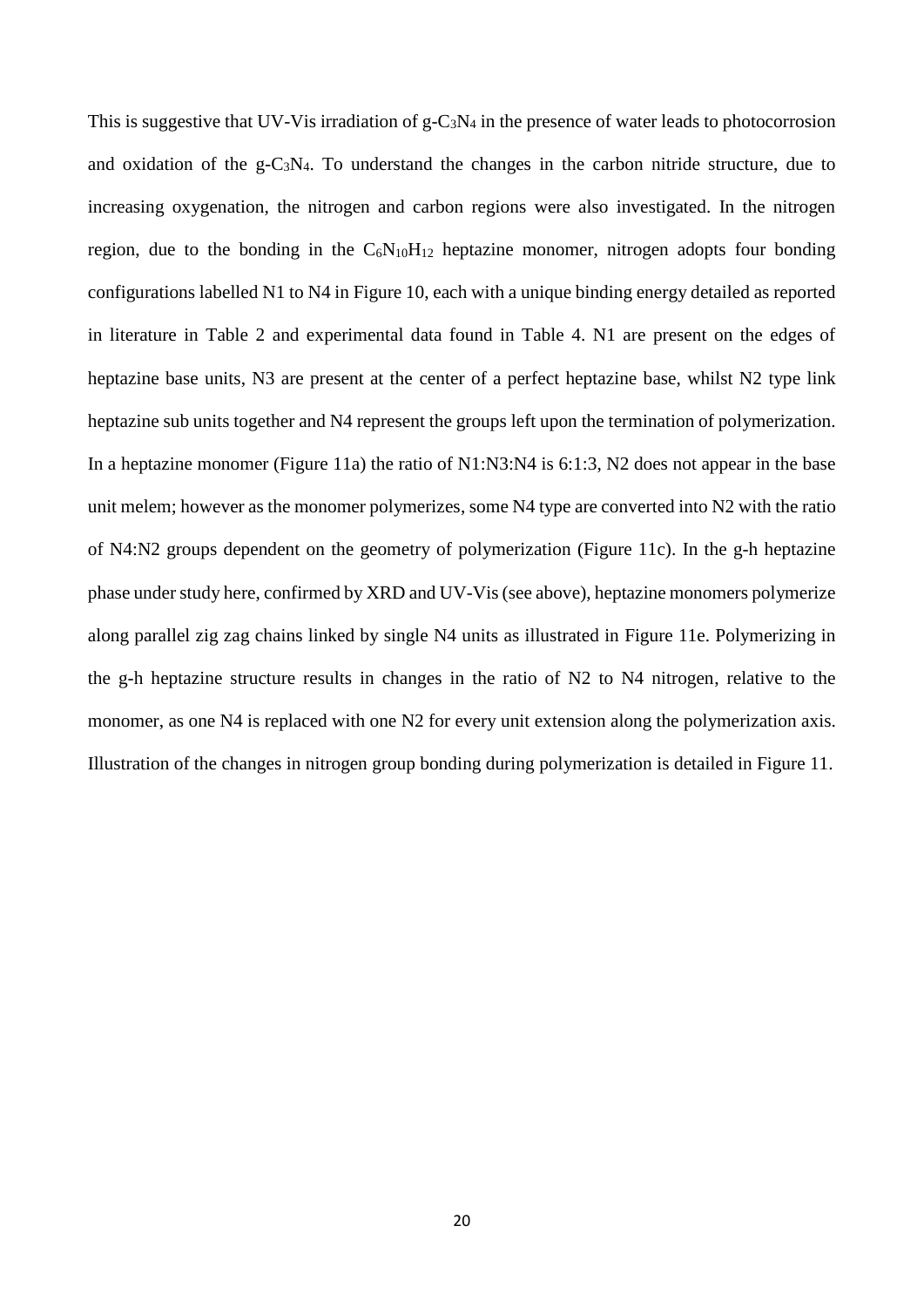

Figure 11. Pathway from Melem unit (a) and dimer (b) to polymeric g-C<sub>3</sub>N<sub>4</sub> in two different geometry base unit, sheet (c) and firstly linear chain (d) and then in zig zag conformation (e).

Table 5. Change in nitrogen ratios as a function of chain length for h-g-heptazine structure.

|                | <b>N1</b> | N2 | N3 | Ν4  | N1%   | N <sub>2</sub> % | <b>N3%</b> | N4 %  |
|----------------|-----------|----|----|-----|-------|------------------|------------|-------|
| Dimer          | 12        |    |    | 4   | 63.16 | 5.26             | 10.52      | 21.05 |
| Tetramer       | 12        |    |    |     | 66.66 | 5.55             | 11.11      | 16.67 |
| Octamer        | 12        |    |    | 2.5 | 68.85 | 5.71             | 11.43      | 14.28 |
| Infinite chain | 12        |    |    |     | 70.58 | 5.88             | 11.76      | 11.76 |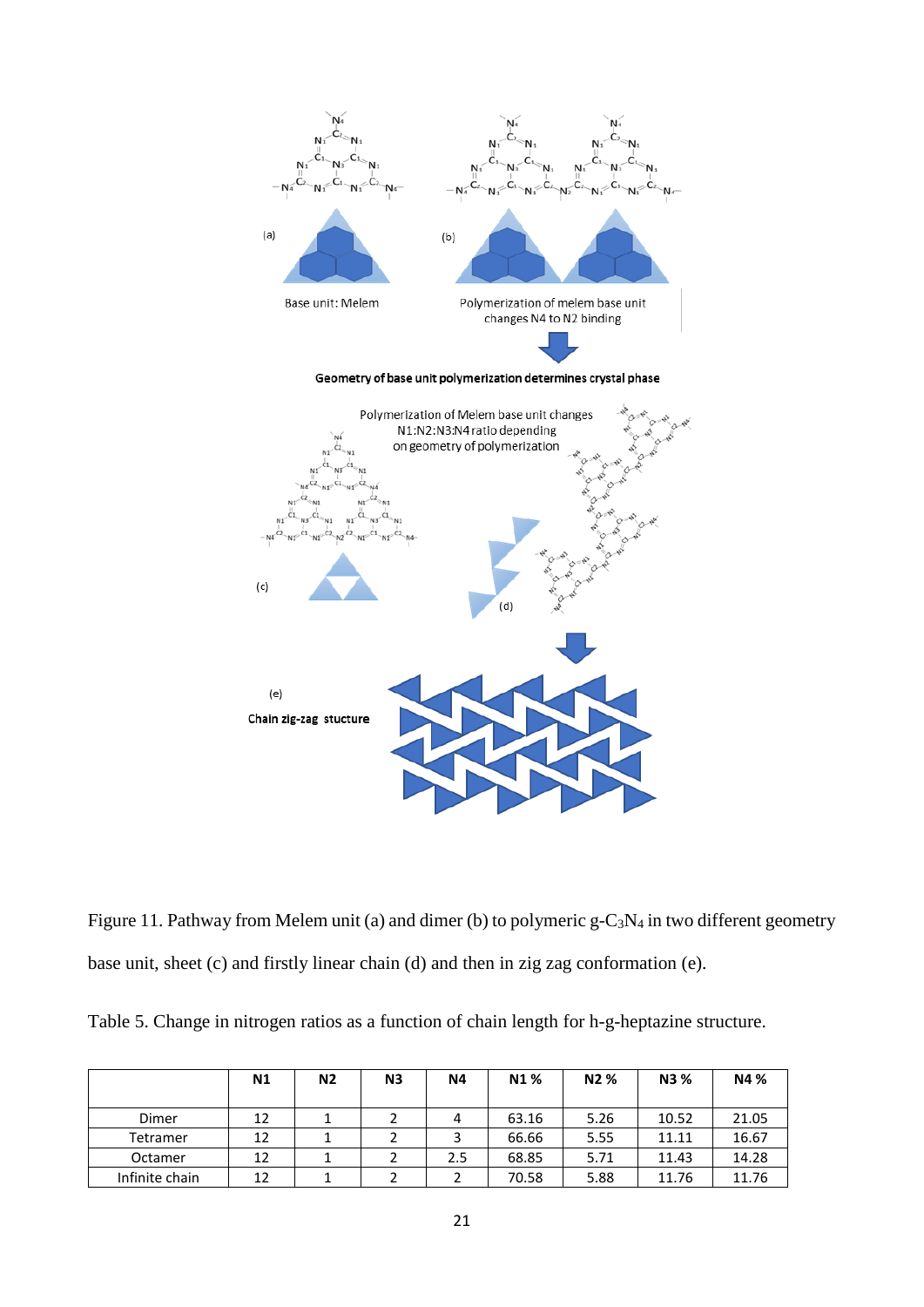As reported in Table 5, the short heptazine chains result in N1>N4>N3>N2 ratio, whereas at the infinite chain lengths ratios become N1>N4=N3>N2 which is equivalent to a N1:N2:N3:N4 ratio of 12:1:2:2. This corresponds to 70.58:5.88:11.76:11.76 percentage ratio useful when comparing this perfect crystal to the percentages obtained from XPS.

For the synthesized g-C3N4, the N1:N2:N3:N4 percentage ratio from XPS was 71.34:3.77:9.10:12.97, which is good match for expected N1 % in g-h-heptazine with largely perfect heptazine base units. Considering N4 suggests long range but not infinite chains consistent with XRD, the excess of N4 percentage may also be due to unreacted precursor / monomer material or some shorter chains. Deviation, a lower % than expected, in N2 suggests crystal imperfections, defects or branching of the chains removing side N2 groups, whilst contemporaneously increasing N4 groups. Likewise, the N3 ratio was lower than expected for perfect crystals, suggesting vacancies in some of the heptazine blocks.

N1:N2:N3:N4 ratio from carbon nitride oxidized during synthesis, thermally or during photocatalysis are compared in Table 4. All treatments were observed to result in significant reduction in N1 side groups, relative to the starting material, suggestive of damage/distortion to the base of the heptazine unit. Deconvolution of the N2 and N4 (edge and terminal groups) in used  $g-C_3N_4$  shows an increasing N4 percentages, suggesting a reduction in average chain length. In the  $O_T-C_3N_4$  sample, higher N2 and N4, with lower N1 ratios than expected for a perfect g-h-heptazine structure were observed, presumably due to oxygen disrupting periodicity. Its use as a potential photocatalyst showed further changes in the N1:N2:N3:N4, ratio which is consistent with additional restructuring of the polymer towards a more open arrangement.

Deconvolution of XPS C1s region was also used to look at changes in structure following photocatalysis. In this region, the C-C and C-OH peaks are characteristic of adsorbed species or deviance from heptazine structuring / reformation. Both thermal oxidation and use as a potential photocatalyst increased the C-C peak indicative of a material with less heptazine/g-C3N<sup>4</sup> present.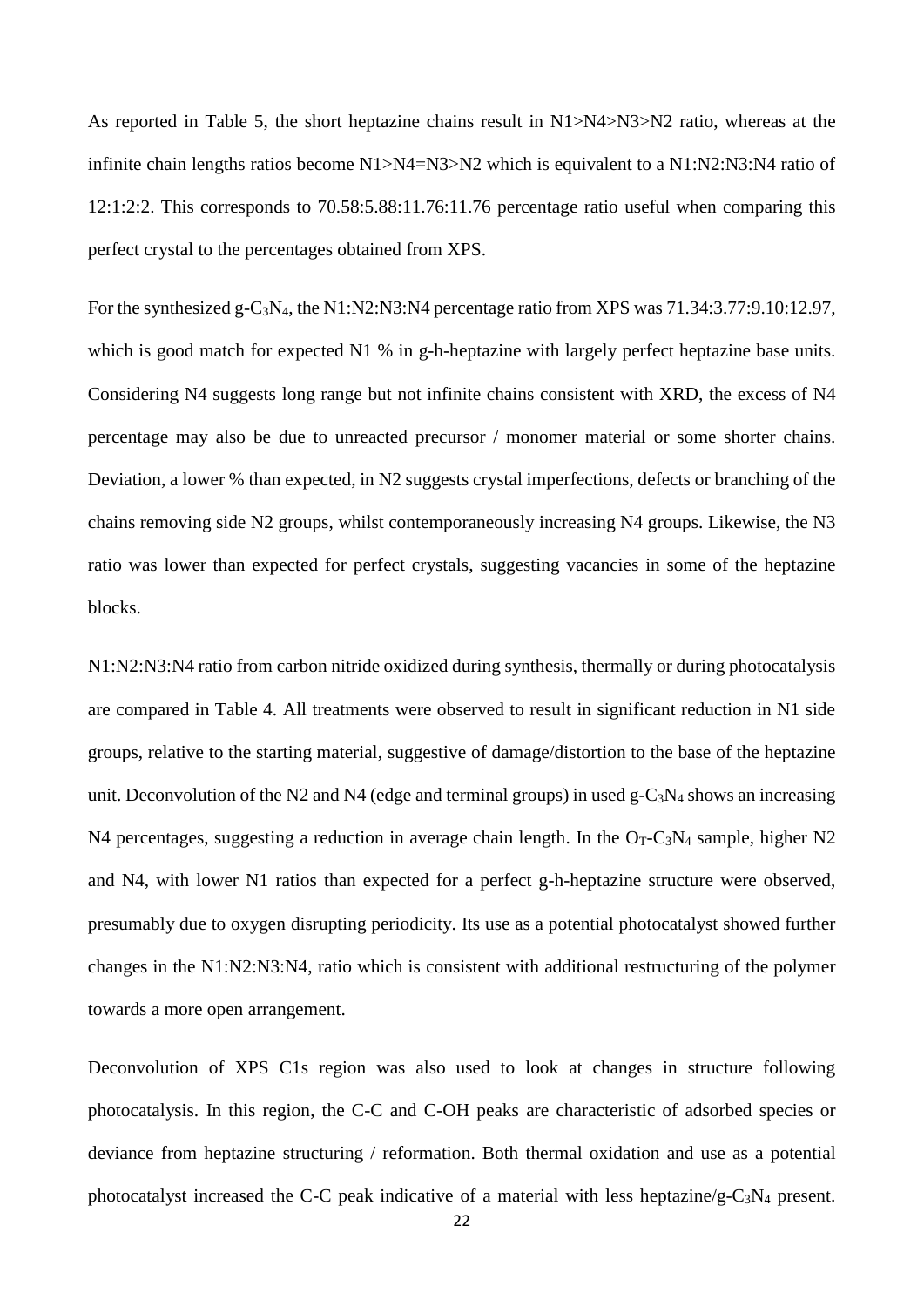Likewise, signals due to C=O bonding were observed to increase in both sample sets following use as photocatalysts, which is consistent with increasing counts in the oxygen region observed for the same treatment. C1 and C2 regions represent differing carbon nitrogen bonding. In all cases, it showed decreasing C1 and increasing C2 content following photocatalytic use due to changes in nitrogen content during use.

Intentional oxygen doping and repeated use in  $CO<sub>2</sub>$  photocatalytic reduction experiments both led to reduced yields of CO in subsequent tests and simultaneous increases in the oxygen content of the g- $C_3N_4$ . Also, UV-Vis irradiation was observed to give rise to changes in the  $g-C_3N_4$  structure (N1:N2:N3:N4 ratios).

Another factor to be considered is the role of N in the structure. In particular, as it can be noticed in Table 3 (XPS survey analysis), the increase of O content from the unused to used g-C<sub>3</sub>N<sub>4</sub> sample and to O doped samples ( $O_T$ -C<sub>3</sub>N<sub>4</sub> to  $O_R$ C<sub>3</sub>N<sub>4</sub>) corresponds to a decrease of the total content of N. This % variation which could be due to a replacement of N with O in the structure, could alter  $CO<sub>2</sub>$ adsorption properties adversely.

In photocatalytic tests carried out in the presence of  $CO<sub>2</sub>$  under the experimental conditions used (pressure, temperature, and light intensity), the increase in the O content of the  $g - C_3N_4$  was caused by photocorrosion. It is not easy to determine if  $H_2O$ ,  $CO_2$  or both are the source(s) of O observed in this work. The photocorrosion means the modification of the  $C_3N_4$  structure, due to the substitution of N with O during the photoreaction, as indicated by XPS measurements (see Table 3) and reported also by Huang et al when  $H_2O_2$  was used to dope  $C_3N_4$  with oxygen.<sup>46</sup> The mechanism which led to the final modified  $C_3N_4$  in our experimental conditions could give rise to formation of a nonstoichiometric or defective solid. Moreover, the figures related to the percentage of the various N types and shown in Table 3 strongly suggest a rearrangement of the g-C3N4 structure following use in photocatalytic testing.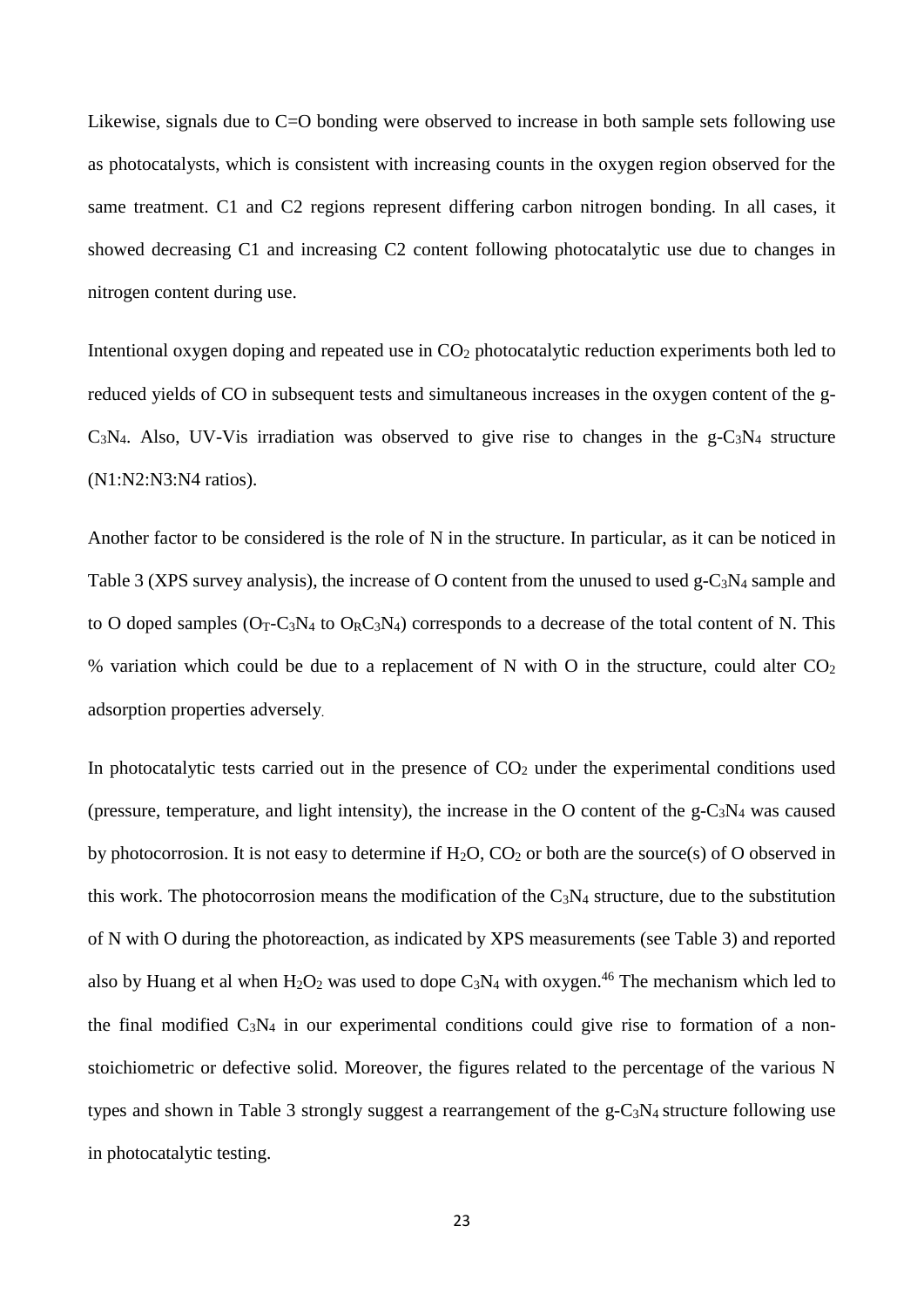

Figure 12. Schematic illustration of N replacement by O in g-C<sub>3</sub>N<sub>4</sub> material, where red and black dots indicate N and C element, respectively, replacing with O.

As far as the runs carried out in the absence of  $CO<sub>2</sub>$  are concerned, the presence of  $CO<sub>2</sub>$  adsorbed on the catalyst surface or as impurity in the system cannot be excluded and it can be compatible with the CO formation. 44

In current literature, only a few papers report repeat testing and generally they concern runs carried out using C<sub>3</sub>N<sub>4</sub> composites and or bulk materials with low surface area. Qin et al,<sup>40</sup> observed that in the presence of barbituric acid-g-C<sub>3</sub>N<sub>4</sub> composite the photoreduction of  $CO<sub>2</sub>$  to CO and H<sub>2</sub> was quite reproducible, at least after three catalytic consecutive tests. Probably, in this case, the presence of barbituric acid stabilized the g-C<sub>3</sub>N<sub>4</sub> structure avoiding the replacement of N by O and consequently no decreasing activity was observed. A similar stabilizing effect due to the presence of ceria can be hypothesized in the case of  $CeO<sub>2</sub>-C<sub>3</sub>N<sub>4</sub>$  composite that showed a constant CH<sub>4</sub> and CO production after 4 runs as reported from Li et al.<sup>29</sup>

In contrast with the present study, Fu et al. reported reproducible photoreduction of  $CO<sub>2</sub>$  with both bulk g-C<sub>3</sub>N<sub>4</sub> and O-C<sub>3</sub>N<sub>4</sub> photocatalysts. However, it is important to note that the amount of  $CO<sub>2</sub>$ photoreduction products observed by Fu et al. was always lower than the lowest one revealed in our study. Moreover, no structural studies were carried out on the g-C3N<sup>4</sup> photocatalyst following use for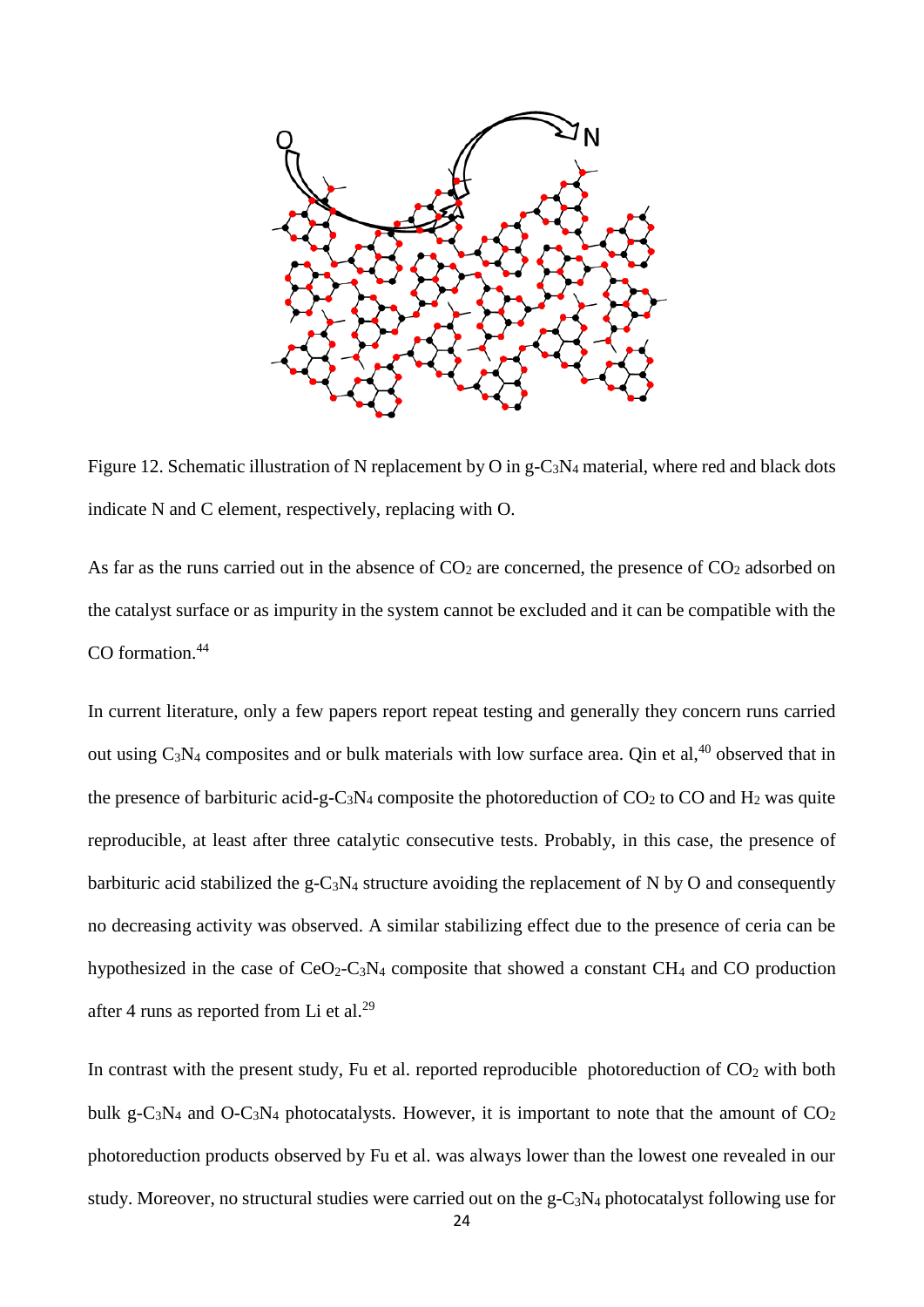$CO<sub>2</sub>$  reduction.<sup>32</sup> Interestingly, in that work no CO formation was observed during control experiments in the absence of  $CO<sub>2</sub>$ .

## **4. Conclusions**

During testing of g-C<sub>3</sub>N<sub>4</sub> and oxygen doped g-C<sub>3</sub>N<sub>4</sub> as the photocatalysts for  $CO_2$  reduction, the main product detected was CO. No other products were detected. The pure material was observed to be more active than the oxygen modified analogue for CO production. A reduction in the rate of CO generation, under irradiation, was observed during both single runs and repeated test cycles with the same catalyst. During control tests in the absence of  $CO<sub>2</sub>$ , the production of  $CO$  was observed under irradiation, raising questions about the origin of the CO and the stability of  $g - C_3N_4$ .

Diffuse reflectance FT-IR analysis showed the expected functional groups characteristic of g-C<sub>3</sub>N<sub>4</sub> present in all samples. Functional group peak intensity declined with oxygen doping or photocatalytic use. Given the qualitative nature of FTIR, samples were further investigated with XPS to quantify the changes in the functional groups during photocatalytic use or intentional oxidation.

FTIR and XPS analysis showed that the thermal and the photocatalytic treatments produce similar changes to the functional groups, consistent with oxidation of the C3N<sup>4</sup> structure. The oxidation of the g-C3N<sup>4</sup> under UV-Vis irradiation was slightly different to the one obtained with oxygen doping, but produced the same effect on catalytic behavior, i.e. a reduction in product yield under irradiation.

The XPS data showed an increase in oxygen content, both absolute and bound to carbon, after thermal treatment and after photocatalytic use. This study allowed the examination of where and how oxidation disrupts the material structure, showing changes to the heptazine base units along with changes in bonding between units following oxidation or photocatalytic use.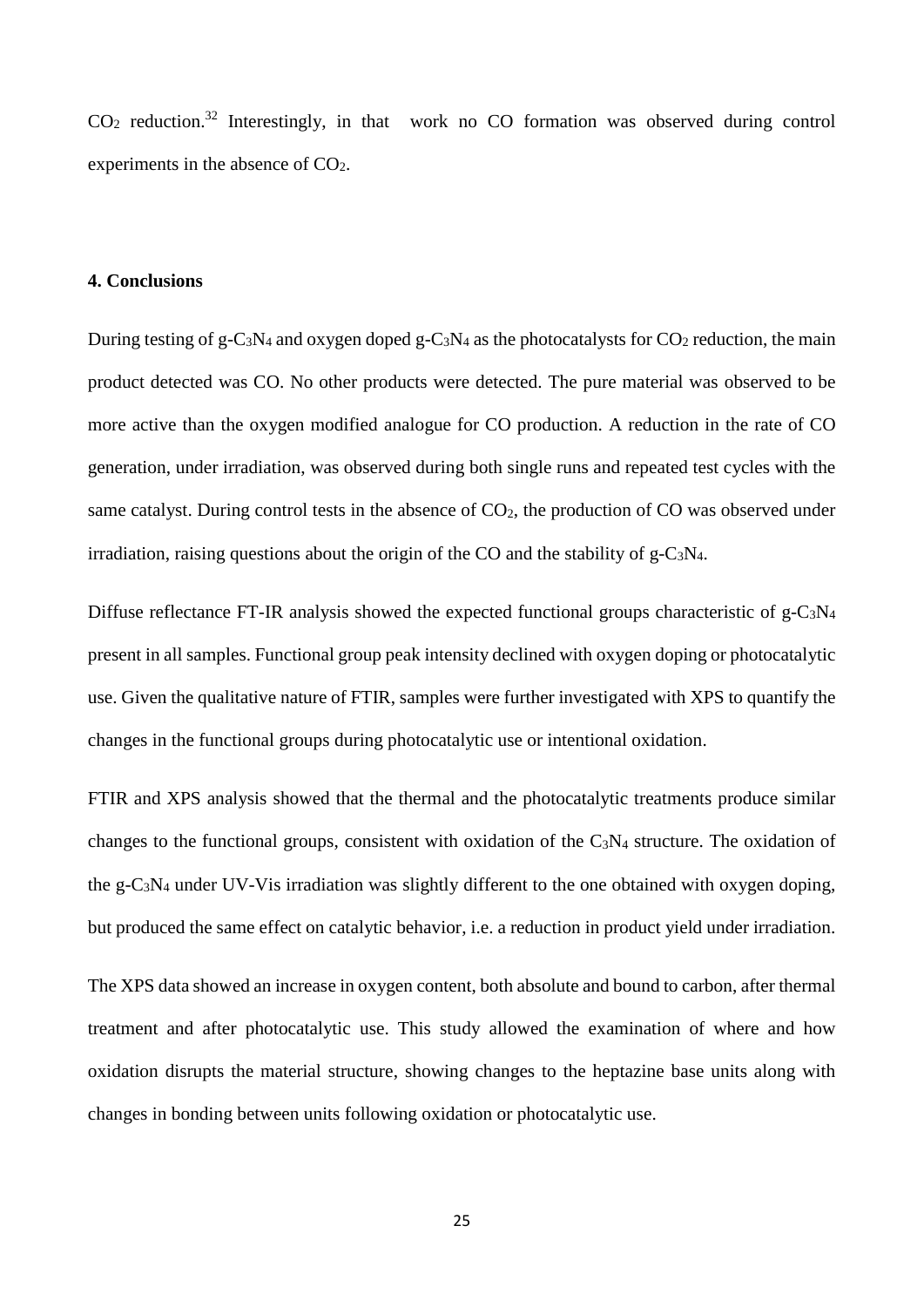This work points that under our reactor conditions, the photoexcitation actually leads to oxidation of C3N<sup>4</sup> rather than water splitting, leading to a loss of photocatalytic activity i.e. photocorrosion. Given that the valence band edge of  $g - C_3N_4$  is close to the water oxidation potential, this material has limited over-potential to drive water oxidation and as such, may accumulate intermediate ROS species that may oxidize the catalyst, changing its activity as observed here.  $C_3N_4$  may still be useful as a photocatalyst; however, the use of a z-scheme or a second co-catalyst material on which to run the oxidation reaction may be necessary to avoid  $g-C_3N_4$  oxidation. Many researchers use a z-scheme consisting of g-C<sub>3</sub>N<sub>4</sub> in composite materials such as  $g$ -C<sub>3</sub>N<sub>4</sub>-TiO<sub>2</sub> where the latter material performs the water oxidations steps, decreasing the probability of  $g-C_3N_4$  oxidation.

### **Supporting Information**

Measurement of irradiance from 100W Xe lamp with IR filter, representative XPS survey, C, N and O XPS analysis and the quantum yield of all samples are reported. This material is available free of charge via the Internet at …

#### **Acknowledgements**

We wish to acknowledge funding from the US-Ireland R&D Collaborative Partnership Program NSF (CBET-1438721), SFI (SFI 14/US/E2915) and DfE (USI065) and the financial support from British Council under the STREAM-MENA Institutional Links Scheme (Grant number 278072873). F.R. Pomilla also gratefully acknowledge the "SIACE" Ph.D. Course at the University of Calabria and the Institute for Membrane Technology - Council National Research (ITM-CNR) of Cosenza (Italy) for financial support.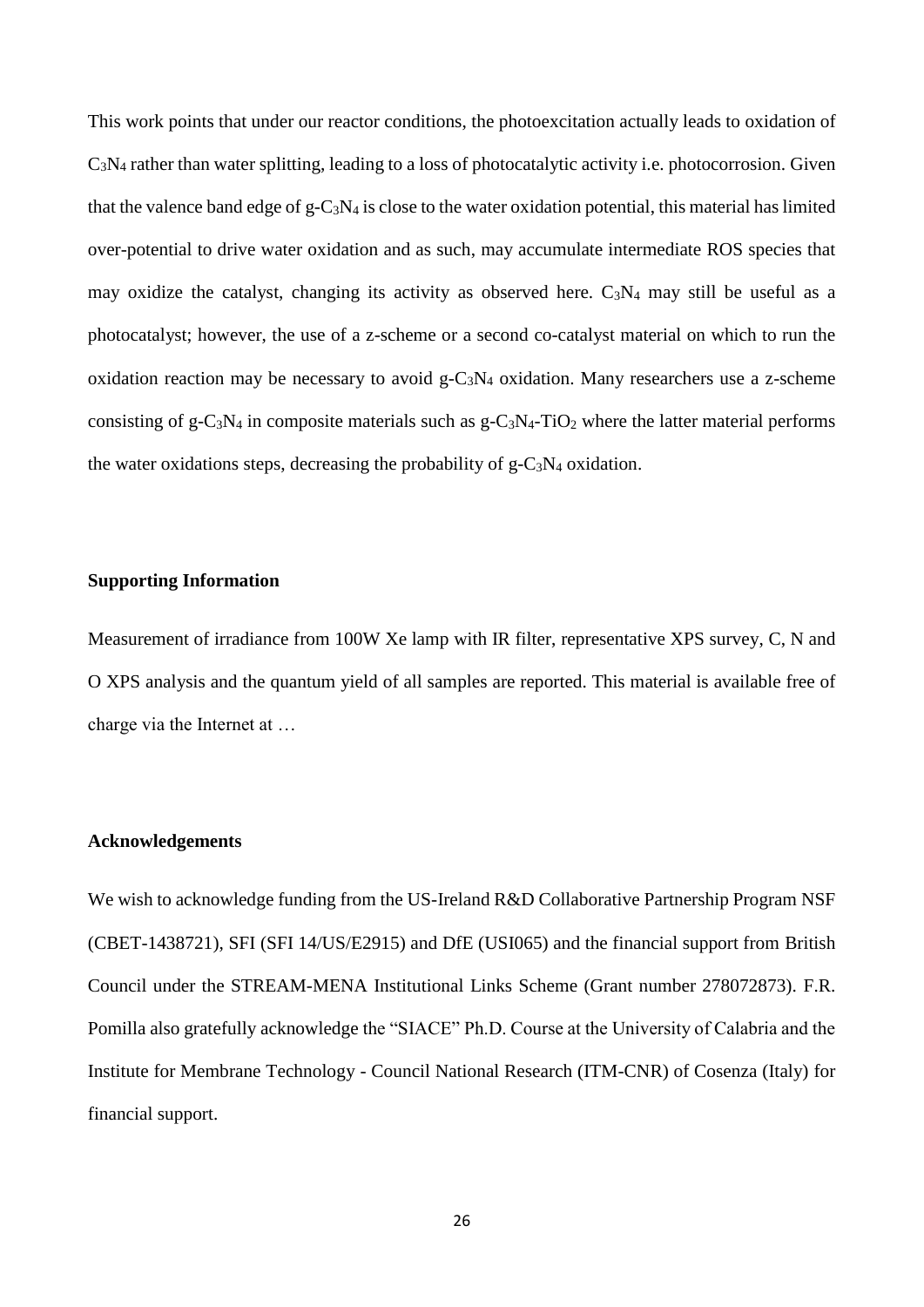# **4. References**

1. 2020 climate & energy package. [https://ec.europa.eu/clima/policies/strategies/2020\\_en](https://ec.europa.eu/clima/policies/strategies/2020_en) (accessed 26-03-2018).

2. Finn, C.; Schnittger, S.; Yellowlees, L. J.; Love, J. B. Molecular Approaches to the Electrochemical Reduction of Carbon Dioxide. *Chem. Commun.* **2012,** *48*, 1392-1399.

3. Liang, Y.; Shang, R.; Lu, J.; Liu, L.; Hu, J.; Cui, W. Ag3PO4@UMOFNs Core–Shell Structure: Two-Dimensional MOFs Promoted Photoinduced Charge Separation and Photocatalysis. *ACS Appl. Mater. Interfaces* **2018,** *10*, 8758-8769.

4. Chen, F.; An, W.; Liu, L.; Liang, Y.; Cui, W. Highly Efficient Removal of Bisphenol A by a Three-Dimensional Graphene Hydrogel-AgBr@rGO Exhibiting Adsorption/Photocatalysis Synergy. *Appl. Catal., B* **2017,** *217*, 65-80.

5. Ronge, J.; Bosserez, T.; Martel, D.; Nervi, C.; Boarino, L.; Taulelle, F.; Decher, G.; Bordiga, S.; Martens, J. A. Monolithic Cells for Solar Fuels. *Chem. Soc. Rev.* **2014,** *43*, 7963-7981.

6. Bosserez, T.; Rongé, J.; van Humbeeck, J.; Haussener, S.; Martens, J. Design of Compact Photoelectrochemical Cells for Water Splitting. *Oil Gas Sci. Technol.* **2015,** *70*, 877-889.

7. Hankin, A.; Bedoya-Lora, F. E.; Ong, C. K.; Alexander, J. C.; Petter, F.; Kelsall, G. H. From Millimetres to Metres: the Critical Role of Current Density Distributions in Photo-Electrochemical Reactor Design. *Energy Environ. Sci.* **2017,** *10*, 346-360.

8. Cui, W.; He, J.; Wang, H.; Hu, J.; Liu, L.; Liang, Y. Polyaniline Hybridization Promotes Photo-Electro-Catalytic Removal of Organic Contaminants over 3D Network Structure of rGH-PANI/TiO<sup>2</sup> hydrogel. *Applied Catalysis B: Environmental* **2018,** *232*, 232-245.

9. Zhang, Y.; Cui, W.; An, W.; Liu, L.; Liang, Y.; Zhu, Y. Combination of Photoelectrocatalysis and Adsorption for Removal of Bisphenol A over  $TiO<sub>2</sub>-Graphene$  Hydrogel with 3D Network Structure. *Appl. Catal. B:* **2018,** *221*, 36-46.

10. Jiang, L.; Yuan, X.; Zeng, G.; Wu, Z.; Liang, J.; Chen, X.; Leng, L.; Wang, H.; Wang, H. Metal-free Efficient Photocatalyst for Stable Visible-light Photocatalytic Degradation of Refractory Pollutant. *Appl. Catal. B:* **2018,** *221*, 715-725.

11. Ong, W.-J.; Tan, L. L.; Ng, Y. H.; Yong, S.T.; Chai, S. P. Graphitic Carbon Nitride (g-C3N4)- Based Photocatalysts for Artificial Photosynthesis and Environmental Remediation: Are We a Step Closer To Achieving Sustainability? *Chem. Rev.* **2016,** *116*, 7159-7329.

12. Wang, X.; Liang, Y.; An, W.; Hu, J.; Zhu, Y.; Cui, W. Removal of Chromium (VI) by a Self-Regenerating and Metal Free g-C3N4/Graphene Hydrogel System Via the Synergy of Adsorption and Photo-Catalysis Under Visible Light. *Appl. Catal. B:* **2017,** *219*, 53-62.

13. Ye, S.; Wang, R.; Wu, M.-Z.; Yuan, Y. P. A Review on g-C3N<sup>4</sup> for Photocatalytic Water Splitting and CO<sup>2</sup> Reduction. *Appl.Surf. Sci.* **2015,** *358*, 15-27.

14. Wen, J.; Xie, J.; Chen, X.; Li, X. A Review on g-C3N4-Based Photocatalysts. *Appl. Surf. Sci.* **2017,** *391*, 72-123.

15. Meng, J.; Pei, J.; He, Z.; Wu, S.; Lin, Q.; Wei, X.; Li, J.; Zhang, Z. Facile Synthesis of g-C3N<sup>4</sup> Nanosheets Loaded with WO<sub>3</sub> Nanoparticles with Enhanced Photocatalytic Performance Under Visible Light Irradiation. *RSC Adv.* **2017,** *7*, 24097-24104.

16. Murugesan, P.; Narayanan, S.; Manickam, M. Experimental Studies on Photocatalytic Reduction of CO<sup>2</sup> using AgBr Decorated g-C3N<sup>4</sup> Composite in TEA Mediated System. *J. CO<sup>2</sup> Util.* **2017,** *22*, 250-261.

17. Li, H.; Gao, Y.; Xiong, Z.; Liao, C.; Shih, K. Enhanced Selective Photocatalytic Reduction of CO<sup>2</sup> to CH<sup>4</sup> over Plasmonic Au Modified g-C3N<sup>4</sup> Photocatalyst Under UV–vis Light Irradiation. *Appl. Surf. Sci.* **2018,** *439*, 552-559.

18. Liu, S.; Chen, F.; Li, S.; Peng, X.; Xiong, Y. Enhanced Photocatalytic Conversion of Greenhouse Gas  $CO_2$  into Solar Fuels over g-C<sub>3</sub>N<sub>4</sub> Nanotubes with Decorated Transparent ZIF-8 Nanoclusters. *Appl. Catal. B:* **2017,** *211*, 1-10.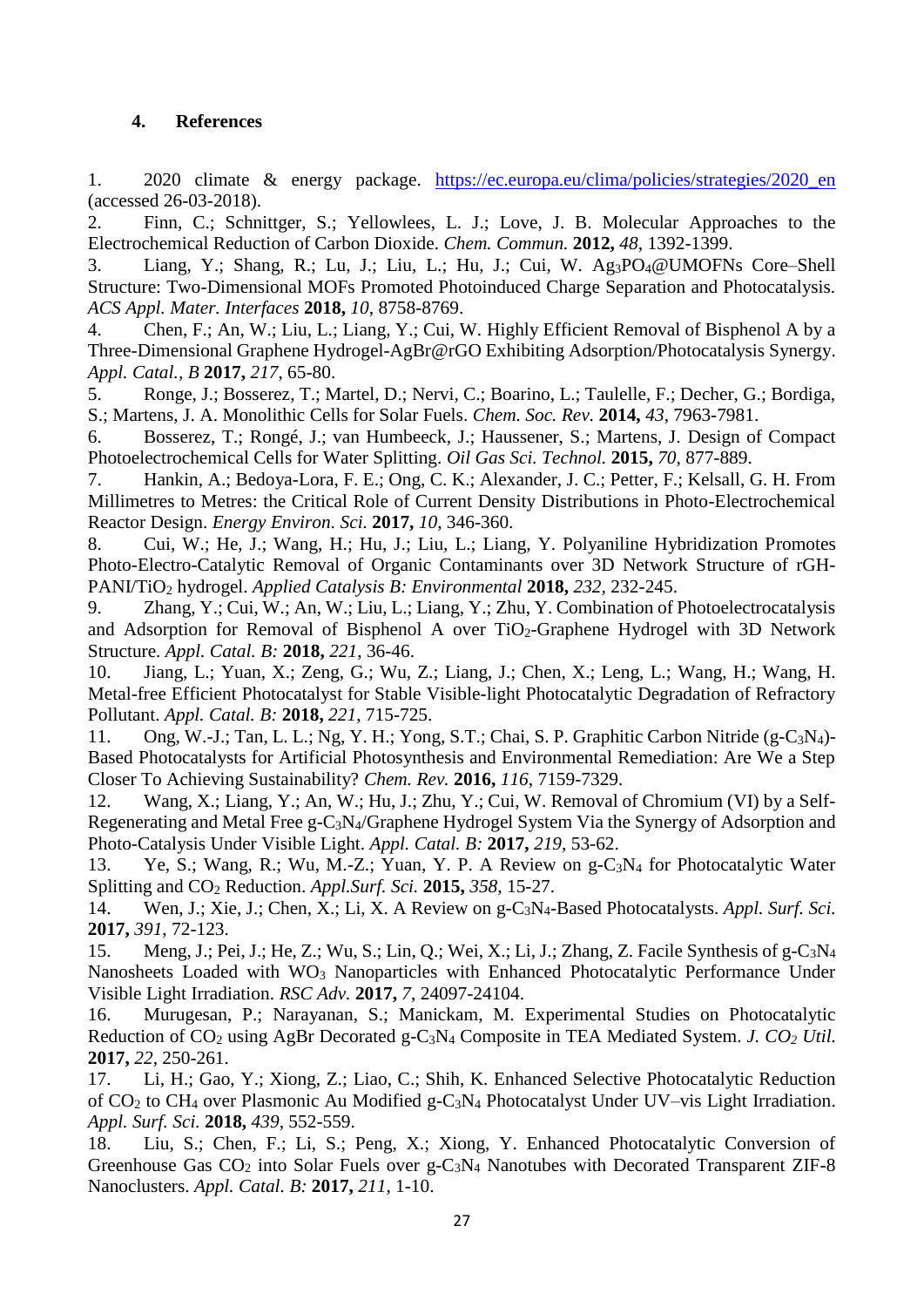19. Liu, H.; Zhang, Z.; Meng, J.; Zhang, J. Novel Visible-Light-Driven CdIn2S4/Mesoporous g-C3N<sup>4</sup> Hybrids for Efficient Photocatalytic Reduction of CO<sup>2</sup> to Methanol. *Mol. Catal.* **2017,** *430*, 9- 19.

20. Razig, F.; Qu, Y.; Humayun, M.; Zada, A.; Yu, H.; Jing, L. Synthesis of SnO<sub>2</sub>/B-P Codoped  $g - C_3N_4$  Nanocomposites as Efficient Cocatalyst-free Visible-Light Photocatalysts for  $CO_2$ Conversion and Pollutant Degradation. *Applied Catalysis B: Environmental* **2017,** *201*, 486-494.

21. Kamat, P. V. Manipulation of Charge Transfer Across Semiconductor Interface. A Criterion That Cannot Be Ignored in Photocatalyst Design. *J. Phys. Chem. Lett.* **2012,** *3* (5), 663-672.

22. Guijarro, N.; Prevot, M. S.; Sivula, K. Surface Modification of Semiconductor Photoelectrodes. *Phys. Chem. Chem. Phys.* **2015,** *17*, 15655-15674.

23. Mu, C.; Zhang, Y.; Cui, W.; Liang, Y.; Zhu, Y. Removal of Bisphenol A over a Separation Free 3D Ag3PO4-Graphene Hydrogel via an Adsorption-Photocatalysis Synergy. *Appl. Catal. B:*  **2017,** *212*, 41-49.

24. Bai, S.; Wang, X.; Hu, C.; Xie, M.; Jiang, J.; Xiong, Y. Two-Dimensional g-C3N4: an Ideal Platform for Examining Facet Selectivity of Metal co-catalysts in Photocatalysis. *Chem. Commun.* **2014,** *50* (46), 6094-6097.

25. Lin, J.; Pan, Z.; Wang, X. Photochemical Reduction of CO<sub>2</sub> by Graphitic Carbon Nitride Polymers. *ACS Sustain. Chem. & Eng.* **2014,** *2*, 353-358.

26. Kuriki, R.; Sekizawa, K.; Ishitani, O.; Maeda, K. Visible-Light-Driven CO<sub>2</sub> Reduction with Carbon Nitride: Enhancing the Activity of Ruthenium Catalysts. *Angew. Chem. Int. Ed.* **2015,** *54*, 2406-2409.

27. Ong, W. J.; Tan, L. L.; Chai, S. P.; Yong, S. T. Heterojunction Engineering of Graphitic Carbon Nitride (g-C3N4) via Pt Loading With Improved Daylight-Induced Photocatalytic Reduction of Carbon Dioxide to Methane. *Dalton Trans.* **2015,** *44*, 1249-1257.

28. Ohno, T.; Murakami, N.; Koyanagi, T.; Yang, Y. Photocatalytic Reduction of CO<sub>2</sub> over a Hybrid Photocatalyst Composed of WO<sub>3</sub> and Graphitic Carbon Nitride (g-C<sub>3</sub>N<sub>4</sub>) Under Visible Light. *J. CO<sup>2</sup> Util.* **2014,** *6*, 17-25.

29. Li, M.; Zhang, L.; Wu, M.; Du, Y.; Fan, X.; Wang, M.; Zhang, L.; Kong, Q.; Shi, J. Mesostructured CeO<sub>2</sub>/g-C<sub>3</sub>N<sub>4</sub> nanocomposites: Remarkably Enhanced Photocatalytic Activity for CO2 Reduction by Mutual Component Activations. *Nano Energy* **2016,** *19*, 145-155.

30. Zhou, S.; Liu, Y.; Li, J.; Wang, Y.; Jiang, G.; Zhao, Z.; Wang, D.; Duan, A.; Liu, J.; Wei, Y. Facile in Situ Synthesis of Graphitic Carbon Nitride ( $g - C_3N_4$ )-N-TiO<sub>2</sub> Heterojunction as an Efficient Photocatalyst for the Selective Photoreduction of CO<sup>2</sup> to CO. *Appl. Cat. B:* **2014,** *158-159*, 20-29.

31. Wang, K.; Li, Q.; Liu, B.; Cheng, B.; Ho, W.; Yu, J. Sulfur-Doped g-C3N<sup>4</sup> with Enhanced Photocatalytic CO2-Reduction Performance. *Appl. Cat. B:* **2015,** *176*, 44-52.

32. Fu, J.; Zhu, B.; Jiang, C.; Cheng, B.; You, W.; Yu, J. Hierarchical Porous O-Doped g-C3N4 with Enhanced Photocatalytic CO<sub>2</sub> Reduction Activity. *Small* **2017,** 13, 1603938-n/a.

33. Zhang, L.; Zhang, Y.; Shi, R.; Bao, S.; Wang, J.; Amini, A.; Chandrashekar, B. N.; Cheng, C. Phosphorous Doped Graphitic-C3N<sup>4</sup> Hierarchical Architecture for Hydrogen Production from Water Under Visible Light. *Mater. Today Energy* **2017,** *5*, 91-98.

34. Osorio-Guillén, J. M.; Espinosa-García, W. F.; Moyses Araujo, C. Assessing Photocatalytic Power of g-C3N<sup>4</sup> for Solar Fuel Production: A First-Principles Study Involving Quasi-Particle Theory and Dispersive Forces. *J. Chem. Phy.* **2015,** *143*, 094705.

35. Xu, Y.; Gao, S. P. Band Gap of C3N<sup>4</sup> in the GW Approximation. *Int. J. Hydrogen Energy*  **2012,** *37* (15), 11072-11080.

36. Jiang, L.; Yuan, X.; Pan, Y.; Liang, J.; Zeng, G.; Wu, Z.; Wang, H. Doping of Graphitic Carbon Nitride for Photocatalysis: A Reveiw. *Appl.Catal. B:* **2017,** *217*, 388-406.

37. Mao, J.; Peng, T.; Zhang, X.; Li, K.; Ye, L.; Zan, L. Effect of Graphitic Carbon Nitride Microstructures on the Activity and Selectivity of Photocatalytic CO<sub>2</sub> Reduction Under Visible Light. *Catal. Sci. Techn.* **2013,** *3*, 1253-1260.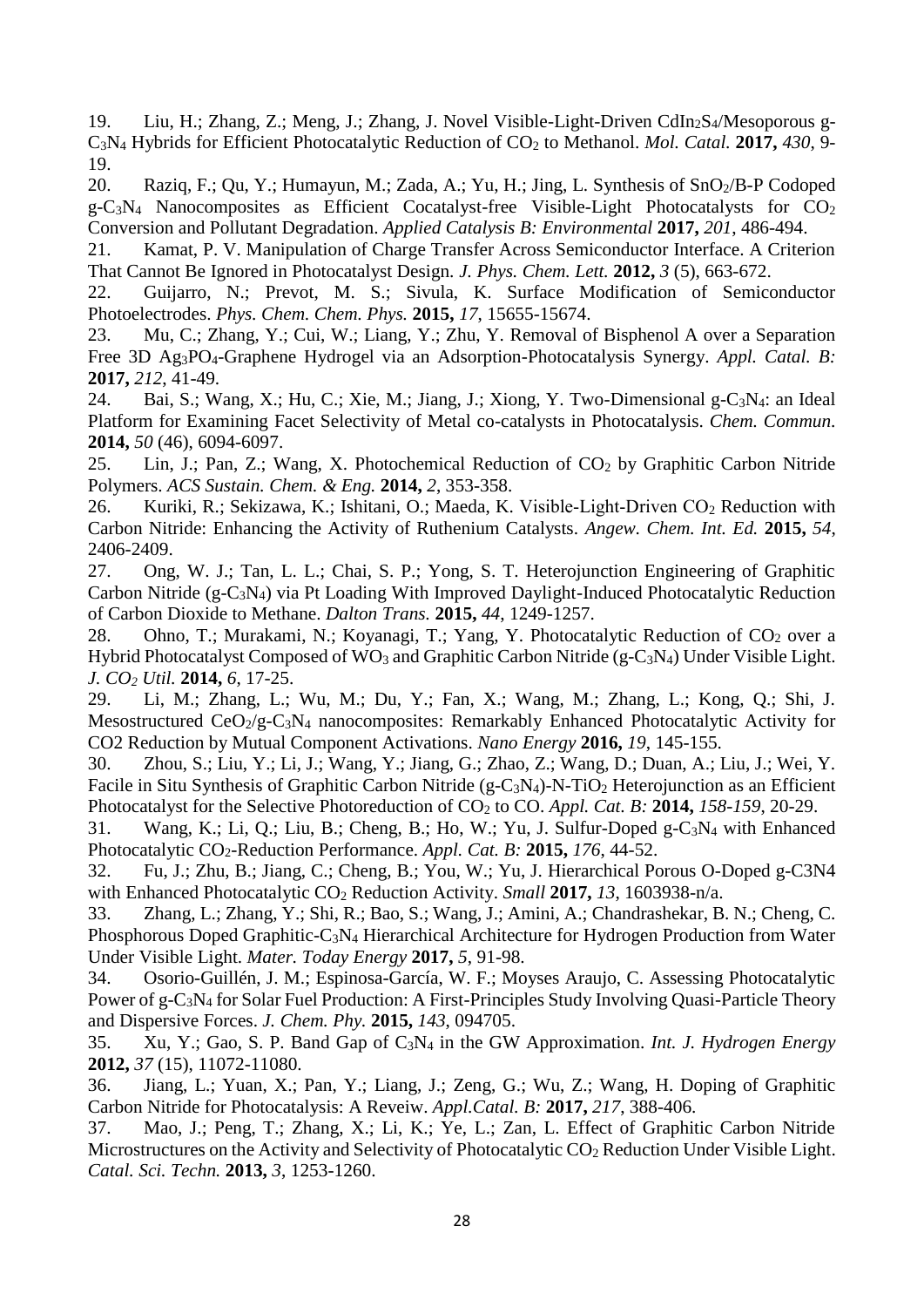38. Dong, G.; Zhang, L., Porous structure dependent photoreactivity of graphitic carbon nitride under visible light. *Journal of Materials Chemistry* **2012,** *22* (3), 1160-1166.

39. Liu, L.; Yue, M.; Lu, J.; Hu, J.; Liang, Y.; Cui, W. The Enrichment of Photo-Catalysis Via Self-Assembly Perylenetetracarboxylic Acid Diimide Polymer Nanostructures Incorporating TiO<sub>2</sub> Nano-Particles. *Appl. Surf. Sci.* **2018,** *456*, 645-656.

40. Qin, J.; Wang, S.; Ren, H.; Hou, Y.; Wang, X. Photocatalytic Reduction of CO<sup>2</sup> by Graphitic Carbon Nitride Polymers Derived from Urea and Barbituric Acid. *Appl. Catal. B:* **2015,** *179*, 1-8.

41. Xiao, J.; Han, Q.; Xie, Y.; Yang, J.; Su, Q.; Chen, Y.; Cao, H. Is C3N<sup>4</sup> Chemically Stable toward Reactive Oxygen Species in Sunlight-Driven Water Treatment? *Environ. Sci. Techn.* **2017,** *51*, 13380-13387.

42. Pomilla, F. R.; Brunetti, A.; Marci, G.; Garcia-Lopez, E. I.; Fontananova, E.; Palmisano, L.; Barbieri, G. CO<sub>2</sub> to Liquid Fuels: Photocatalytic Conversion in a Continuous Membrane Reactor. *ACS Sustainable Chem. Eng.* **2018**,*6*, 8743-8753.

43. Dong, G.; Ai, Z.; Zhang, L. Efficient Anoxic Pollutant Removal with Oxygen Functionalized Graphitic Carbon Nitride Under Visible Light. *RSC Adv.* **2014,** *4*, 5553-5560.

44. Cortes, M. A. L. R. M.; Hamilton, J. W. J.; Sharma, P. K.; Brown, A.; Nolan, M.; Gray, K. A.; Byrne, J. A. Formal Quantum Efficiencies for the Photocatalytic Reduction of  $CO<sub>2</sub>$  in a Gas Phase Batch Reactor. *Catal. Today* **2018**.

45. Dante, R. C.; Sánchez-Arévalo, F. M.; Chamorro-Posada, P.; Vázquez-Cabo, J.; Huerta, L.; Lartundo-Rojas, L.; Santoyo-Salazar, J.; Solorza-Feria, O.; Diaz-Barrios, A.; Zoltan, T.; Vargas, F.; Valenzuela, T.; Muñoz-Bisesti, F.; Quiroz-Chávez, F. J., Synthesis and characterization of Cu-doped polymeric carbon nitride. *Fullerenes, Nanotubes and Carbon Nanostructures* **2016,** *24* (3), 171-180. 46. Huang, Z.-F.; Song, J.; Pan, L.; Wang, Z.; Zhang, X.; Zou, J.-J.; Mi, W.; Zhang, X.; Wang, L., Carbon nitride with simultaneous porous network and O-doping for efficient solar-energy-driven hydrogen evolution. *Nano Energy* **2015,** *12* (Supplement C), 646-656.

47. Li, X.; Zhang, J.; Shen, L.; Ma, Y.; Lei, W.; Cui, Q.; Zou, G., Preparation and characterization of graphitic carbon nitride through pyrolysis of melamine. *Applied Physics A* **2009,** *94* (2), 387-392. 48. Adekoya, D. O.; Tahir, M.; Amin, N. A. S., g-C3N4/(Cu/TiO2) nanocomposite for enhanced photoreduction of CO<sup>2</sup> to CH3OH and HCOOH under UV/visible light. *Journal of CO2 Utilization*  **2017,** *18* (Supplement C), 261-274.

49. Ren, J.; Chai, Y.; Liu, Q.; Zhang, L.; Dai, W.-L., Intercorrelated Ag<sub>3</sub>PO<sub>4</sub> nanoparticles decorated with graphic carbon nitride: Enhanced stability and photocatalytic activities for water treatment. *Applied Surface Science* **2017,** *403* (Supplement C), 177-186.

50. Zhou, Z.; Wang, J.; Yu, J.; Shen, Y.; Li, Y.; Liu, A.; Liu, S.; Zhang, Y., Dissolution and Liquid Crystals Phase of 2D Polymeric Carbon Nitride. *Journal of the American Chemical Society*  **2015,** *137* (6), 2179-2182.

51. Montigaud, H.; Tanguy, B.; Demazeau, G.; Alves, I.; Courjault, S. C<sub>3</sub>N<sub>4</sub>: Dream or Reality? Solvothermal Synthesis as Macroscopic Samples of the C3N<sup>4</sup> Graphitic Form. *J. Mater. Sci.* **2000,** *35*, 2547-2552.

52. Dante, R. C.; Martín-Ramos, P.; Correa-Guimaraes, A.; Martín-Gil, J. Synthesis of Graphitic Carbon Nitride by Reaction of Melamine and Uric Acid. *Mater. Chem. Phys.* **2011,** *130*, 1094-1102. 53. She, X.; Liu, L.; Ji, H.; Mo, Z.; Li, Y.; Huang, L.; Du, D.; Xu, H.; Li, H. Template-Free Synthesis of 2D Porous Ultrathin Nonmetal-Doped g-C3N<sup>4</sup> Nanosheets with Highly Efficient photocatalytic H<sup>2</sup> evolution from water under visible light. *Appl. Catal. B:* **2016,** *187*, 144-153.

54. Fina, F.; Callear, S. K.; Carins, G. M.; Irvine, J. T. S. Structural Investigation of Graphitic Carbon Nitride via XRD and Neutron Diffraction. *Chem. Mater.***2015,** *27*, 2612-2618.

55. Zhang, H.; Zuo, X.; Tang, H.; Li, G.; Zhou, Z. Origin of Photoactivity in Graphitic Carbon Nitride and Strategies for Enhancement of Photocatalytic Efficiency: Insights from First-Principles Computations. *Phys. Chem. Chem. Phys.* **2015,** *17*, 6280-6288.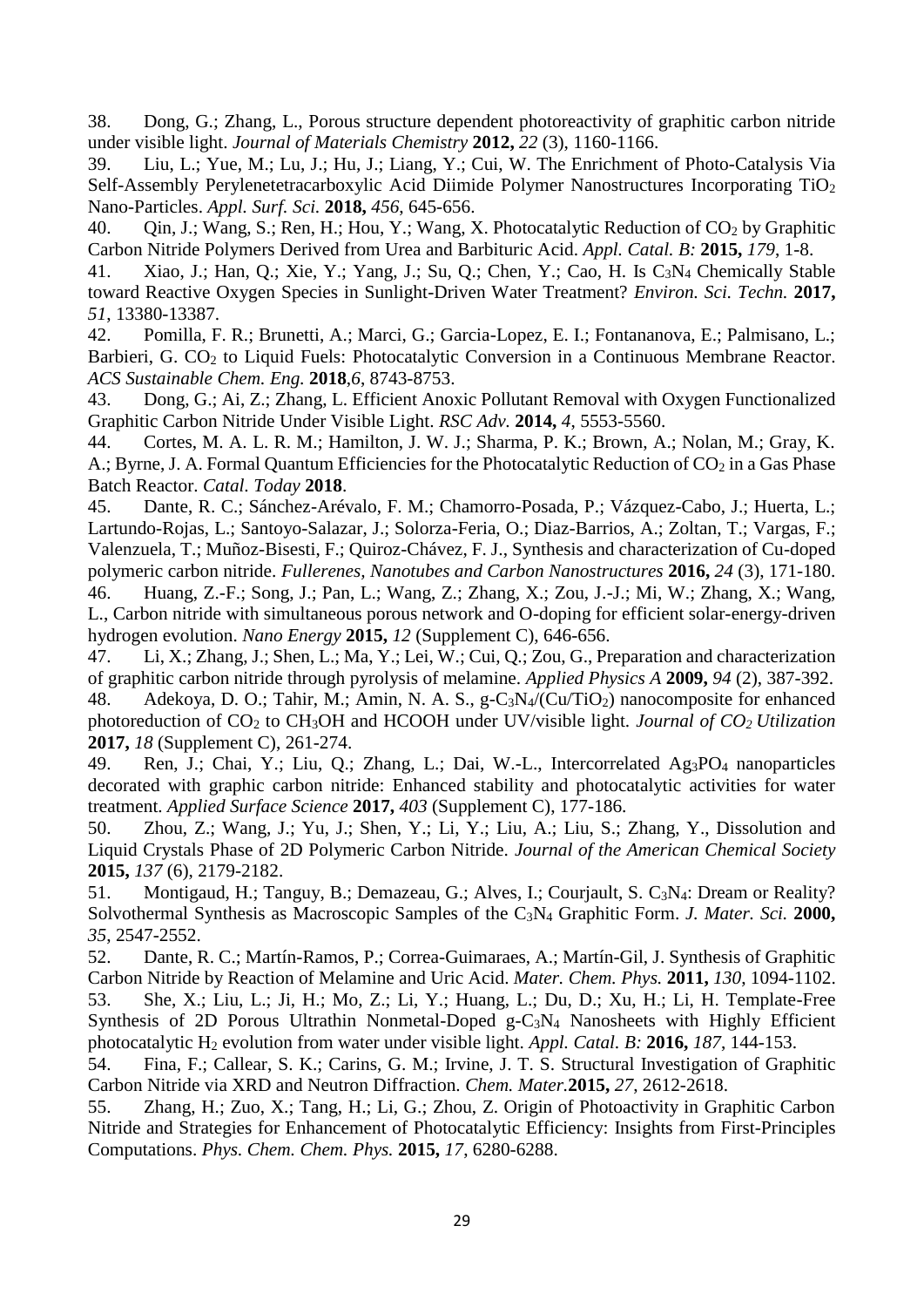56. Wu, H.-Z.; Bandaru, S.; Liu, J.; Li, L. L.; Wang, Z. Adsorption of H2O, H2, O2, CO, NO, and CO<sup>2</sup> on Graphene/g-C3N<sup>4</sup> Nanocomposite Investigated by Density Functional Theory. *Appl. Surf. Sci.* **2018,** *430*, 125-136.

57. Tan, L. L.; Ong, W. J.; Chai, S. P.; Mohamed, A. R. Photocatalytic Reduction of  $CO<sub>2</sub>$  with H2O over Graphene Oxide-Supported Oxygen-Rich TiO<sup>2</sup> Hybrid Photocatalyst Under Visible Light Irradiation: Process and Kinetic Studies. *Chem. Eng. J.* **2017,** *308*, 248-255.

58. Oh, J.; Yoo, R. J.; Kim, S. Y.; Lee, Y. J.; Kim, D. W.; Park, S. Oxidized Carbon Nitrides: Water-Dispersible, Atomically Thin Carbon Nitride-Based Nanodots and Their Performances as Bioimaging Probes. *Chem. Eur. J.* **2015,** *21*, 6241-6246.

59. Bai, G.; Song, Z.; Geng, H.; Gao, D.; Liu, K.; Wu, S.; Rao, W.; Guo, L.; Wang, J. Oxidized Quasi-Carbon Nitride Quantum Dots Inhibit Ice Growth. *Adv. Mater.* **2017,** *29*, 1606843-n/a.

60. Wang, H.; Sun, Z.; Li, Q.; Tang, Q.; Wu, Z. Surprisingly Advanced CO<sup>2</sup> Photocatalytic Conversion over Thiourea Derived g-C3N<sup>4</sup> with Water Vapor While Introducing 200–420nm UV light. *J. CO<sup>2</sup> Utiliz.* **2016,** *14*, 143-151.

61. *High Resolution XPS of Organic Polymers: The Scienta ESCA300 Database*. Beamson, G.; Briggs, D. John Wiley & Sons, Ltd, Chichester, 1992.